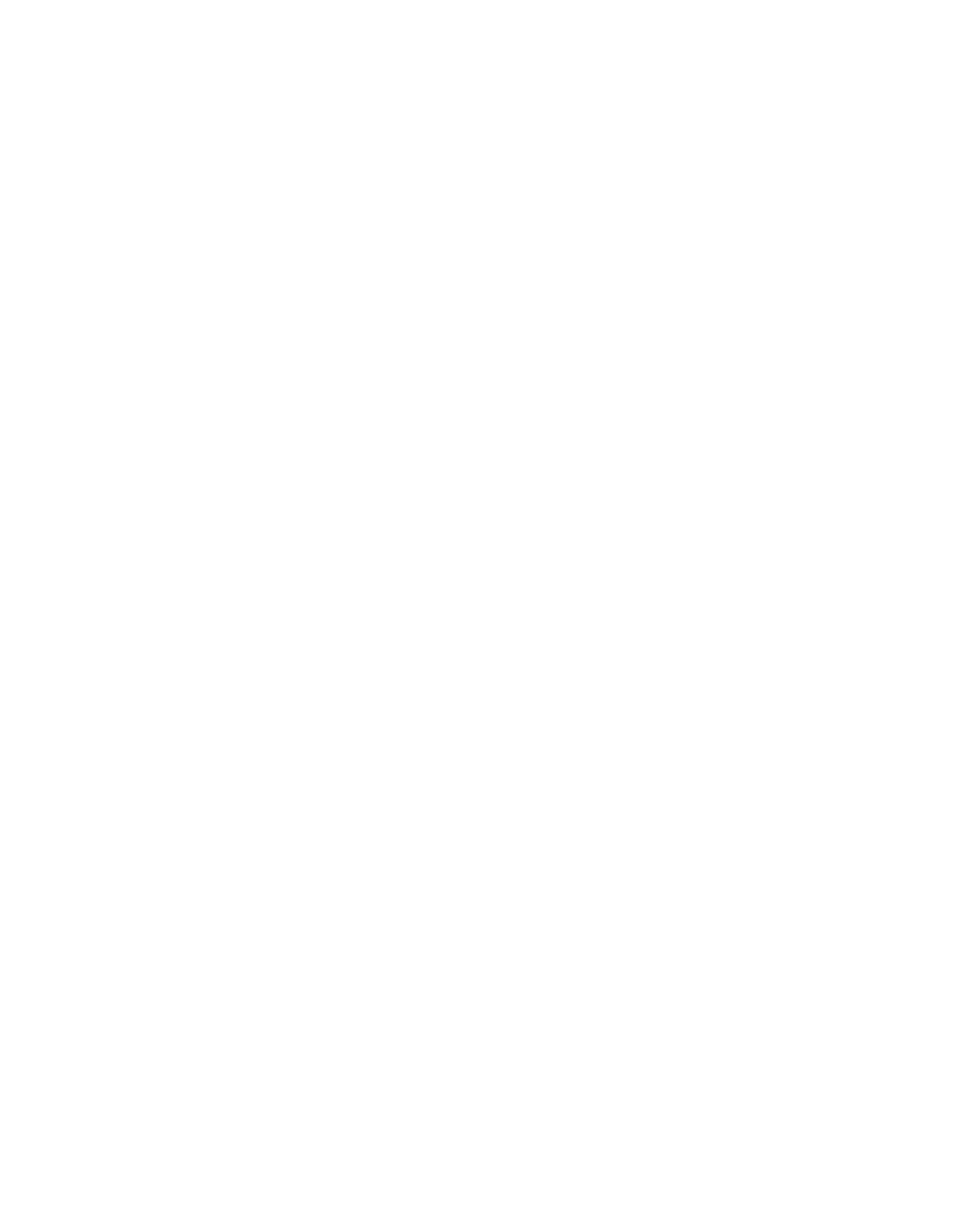# **Contents**

|                                        | PART I: THE CONCEPT OF QUALITY IMPROVEMENT IN TVET INSTITUTION 3                                                                              |  |
|----------------------------------------|-----------------------------------------------------------------------------------------------------------------------------------------------|--|
| 1.1<br>1.2                             | TECHNICAL VOCATIONAL EDUCATION AND TRAINING (TVET) QUALITY ASSURANCE3<br>GENERAL PRINCIPLES OF THE QUALITY IMPROVEMENT SYSTEM IN BANGLADESH 3 |  |
|                                        |                                                                                                                                               |  |
| 2.1<br>2.2<br>2.3<br>2.4<br>2.5<br>2.6 |                                                                                                                                               |  |
|                                        |                                                                                                                                               |  |
|                                        |                                                                                                                                               |  |
|                                        | PART IV: MODEL TRAINING INSTITUTION (MTI) RECOGNITION CRITERIA, RATING AND                                                                    |  |
|                                        |                                                                                                                                               |  |
|                                        |                                                                                                                                               |  |
|                                        |                                                                                                                                               |  |
| 5.1                                    |                                                                                                                                               |  |
| 5.2<br>5.2.1                           |                                                                                                                                               |  |
| 5.3                                    |                                                                                                                                               |  |
| 5.3.1                                  |                                                                                                                                               |  |
| 5.3.2                                  |                                                                                                                                               |  |
| 5.3.3                                  |                                                                                                                                               |  |
| 5.3.4                                  |                                                                                                                                               |  |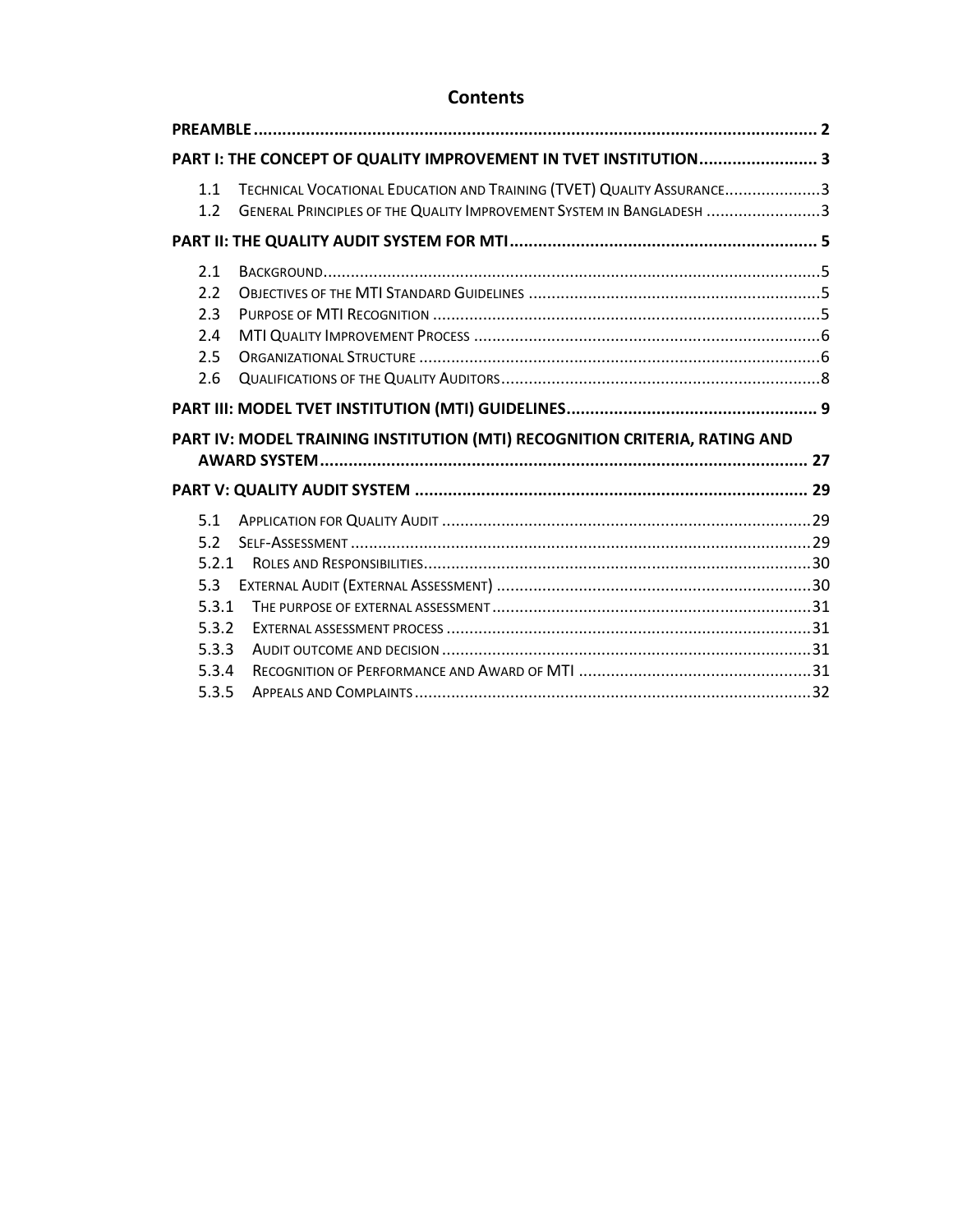# **Preamble**

Delivering quality in technical and vocational education and training (TVET) is becoming a regular challenge in particular because of changing labour market due to continuous change in this sector. In this regard, Technical Vocational Education and Training (TVET) institutes have a huge responsibility for satisfactory outcomes in order to ensure not only employment but also employment sustainability. TVET quality, therefore, is of common interest and this is what motivates cooperation and concerted efforts in the field of quality assurance in TVET, starting from the institutions.

Providing quality TVET is possible only when with all quality components are in place at the institutional level as it is the origin of TVET delivery and graduates to the labour market. This includes the quality of courses, curriculum, resources, faculty and staff, etc. This is why any TVET institution needs a quality assurance management system. This system should offer the TVET institution support and guide TVET training on their quest to promote quality in TVET. This includes critical factors and their relationships, and facilitating a common approach and understanding in the form of indicators of TVET quality assurance. These indicators are the basis as well as part of the TVET quality at institute level. The indicators produced provide guidelines for internal and external quality assurance, as well as quality management to inform, facilitate and guide to TVET institutions.

TVET quality can be assured through the establishment of a quality system, which includes all components of TVET. Quality is not a particular procedure. Quality assurance with a range of measurable criteria and standards is needed to make quality in TVET delivery visible and measurable. Applying these criteria and standards to a TVET institution gives the basis for quality assurance to external quality assurance organization.

#### **The Quality Standard for TVET institutions**

The TVET quality guidelines define the quality characteristics required for the 7 TVET institutions selected to become model TVET institutions, and these are even more important to when an organization plans to be designated as a Model Training Institution (MTI). The guidelines are intended to improve the quality of the institution as well as to guide it to become a Model Training Institution (MTI). The guidelines are based on various TVET quality *components* at the institution level, for which there are a series of *indicators.* Finally, the guidelines aim to help TVET institutions to:

- a) Develop the quality of the institution in terms of its courses, delivery, and resources, and to measure its performance.
- b) Improve TVET quality and institutional services leading its graduates to sustainable employment.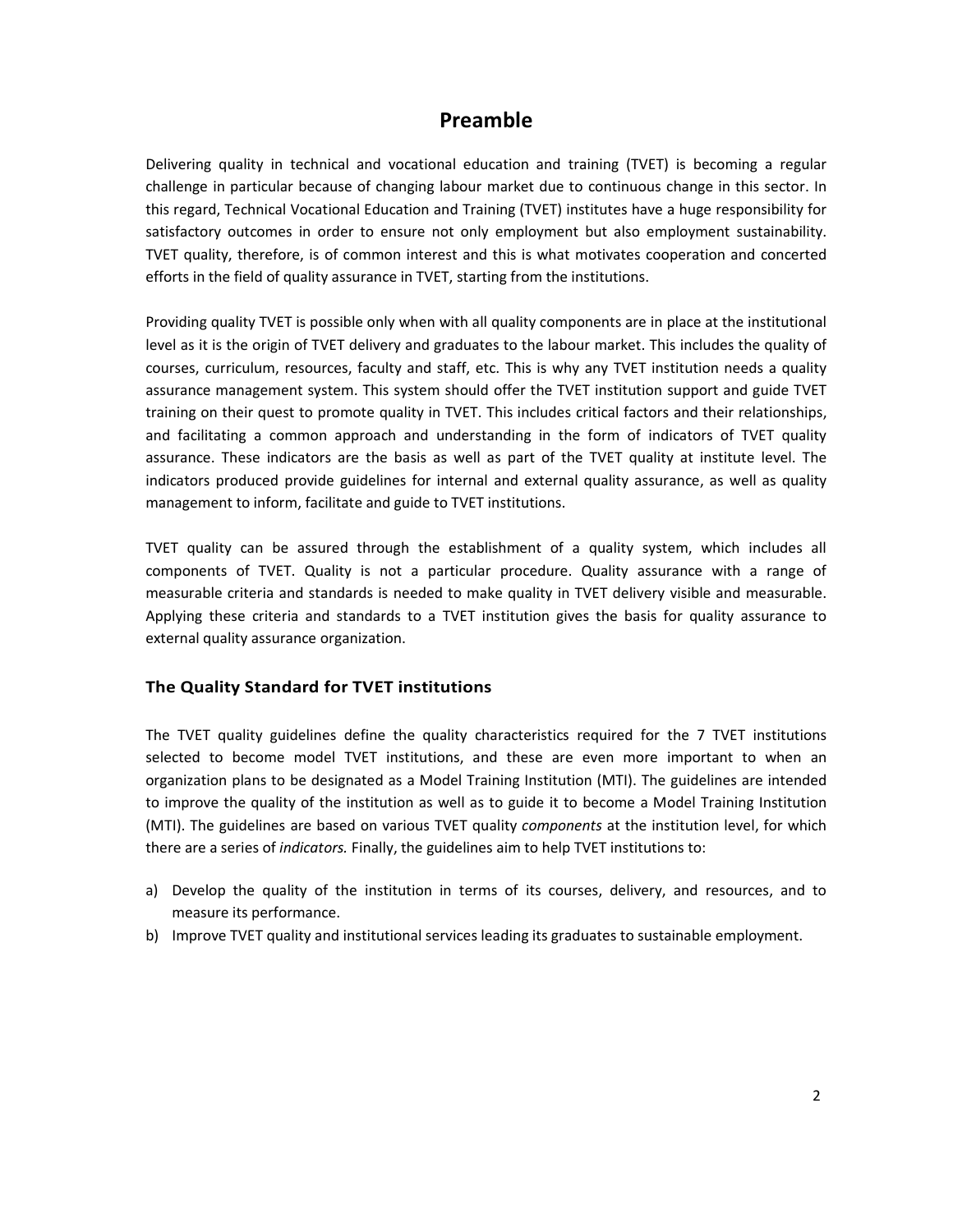## **PART I: The Concept of Quality Improvement in TVET Institutions**

#### **1.1 Technical Vocational Education and Training (TVET) Quality Assurance**

This quality assurance system for TVET institutions in Bangladesh has been developed following a review of international systems and practices that could be adapted to the Bangladesh context. The review included materials from the Asia Pacific Accreditation and Certification Commission (APACC), UNESCO, ISO, and from the International Labor Organization (ILO).

The definition of key terms related to quality in TVET institution varies among countries and regions. It is important, therefore, that all stakeholders agree on definitions and vocabulary. Below are some definitions specific to these guidelines for the Bangladesh context:

- 1) Quality in Technical Vocational Education and Training (TVET) refers to aspects such as: TVET qualifications, courses, resources, and providers. TVET quality is to be consistent with the vision and mission of the National Training and Vocational Qualifications Framework (NTVQF).
- 2) Quality improvement for TVET institution is the process of monitoring, with assessment and audit in line with predefined needs. The quality improvement system helps a TVET institution gain confidence in its quality and trust. Quality improvement may be undertaken by an external agency or through an institution's own internal quality evaluation system. Quality improvement – whether internal or external and irrespective of how quality is defined – requires established benchmarks against which qualifications, courses, resources, and institutions can be assessed.
- 3) The Quality Standard for TVET institution may be developed and assessed through both:
	- Internal assessment proesses
	- External quality assessment processes
- 4) Quality assessment is the process of monitoring a TVET institution to ensure the presence of quality in its services delivery, which may include procedures and mechanism among others.
- 5) Quality assessment is an identification of the quality of TVET institution against indicators identified in this guideline. This process is designed to help institutions identify strengths, weaknesses, opportunities and threats (SWOT) for improvement. Quality assessment will be comprised of self-assessment, and external assessment (audit).
- 6) Self-assessment involves an institute level quality audit and includes input from managemnt committees, staff, and students. A self-assessment report (SAR) is required.
- 7) External assesment involves a quality audit performed by an authority such as Bangladesh Technical Education Board (BTEB). External audit can be conducted according to standard practice based on established guidelines.
- 8) Accreditation is the outcome of internal and external quality assessment/audit for TVET institutions to award a MTI recognition. It helps to ensure that TVET institutions with MTI recognition are providing quality TVET programs.
- 9) Quality consists of a set of indicators measuring an aspect of the the quality assurance system. An indicator is a standard to measure the level of quality implemented.

#### **1.2 General Principles of the Quality Improvement System in Bangladesh**

The overall quality assurance system starts with establishing the quality improvement standard, conducting assessments and using the results of the assessments as shown in the picture below to award MTI status.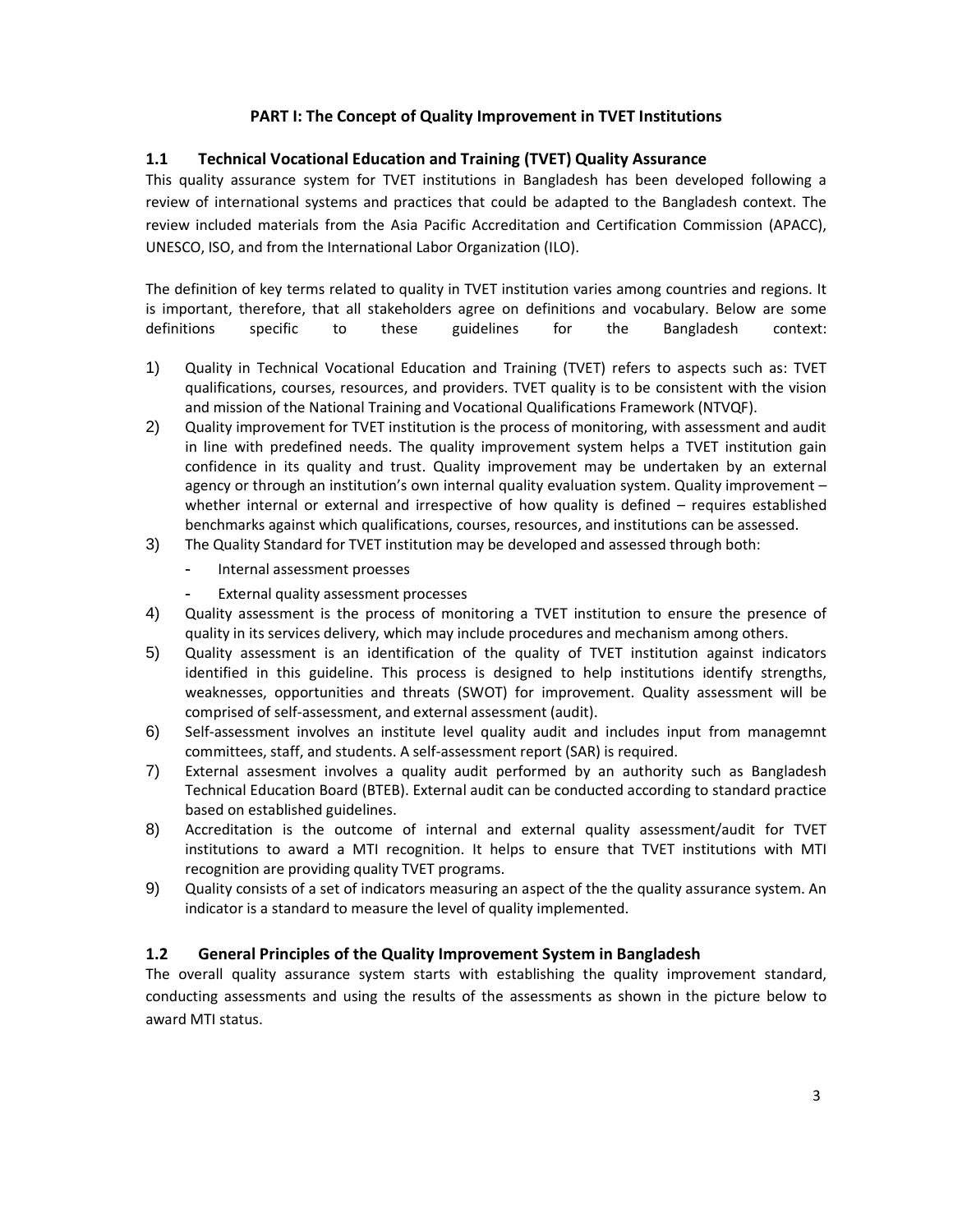

#### **Figure 1: Pathway for Model TVET Institution**

- The process of achieving the quality standard involves all stakeholders: the institutions, which will be assessed, BTEB, DTE, and organizations that employ students and graduates of the institutions. All concerned parties must collectively work to achieve the quality standard.
- The quality improvement system includes several activities, starting from the self-assessment of the institution and finishing with the use of assessment outputs. Institutions conduct a self-assessment every year. The institution utilizes the results of the self-assessment to improve quality for the year.
- After the self-assessment, BTEB conducts an external assessment.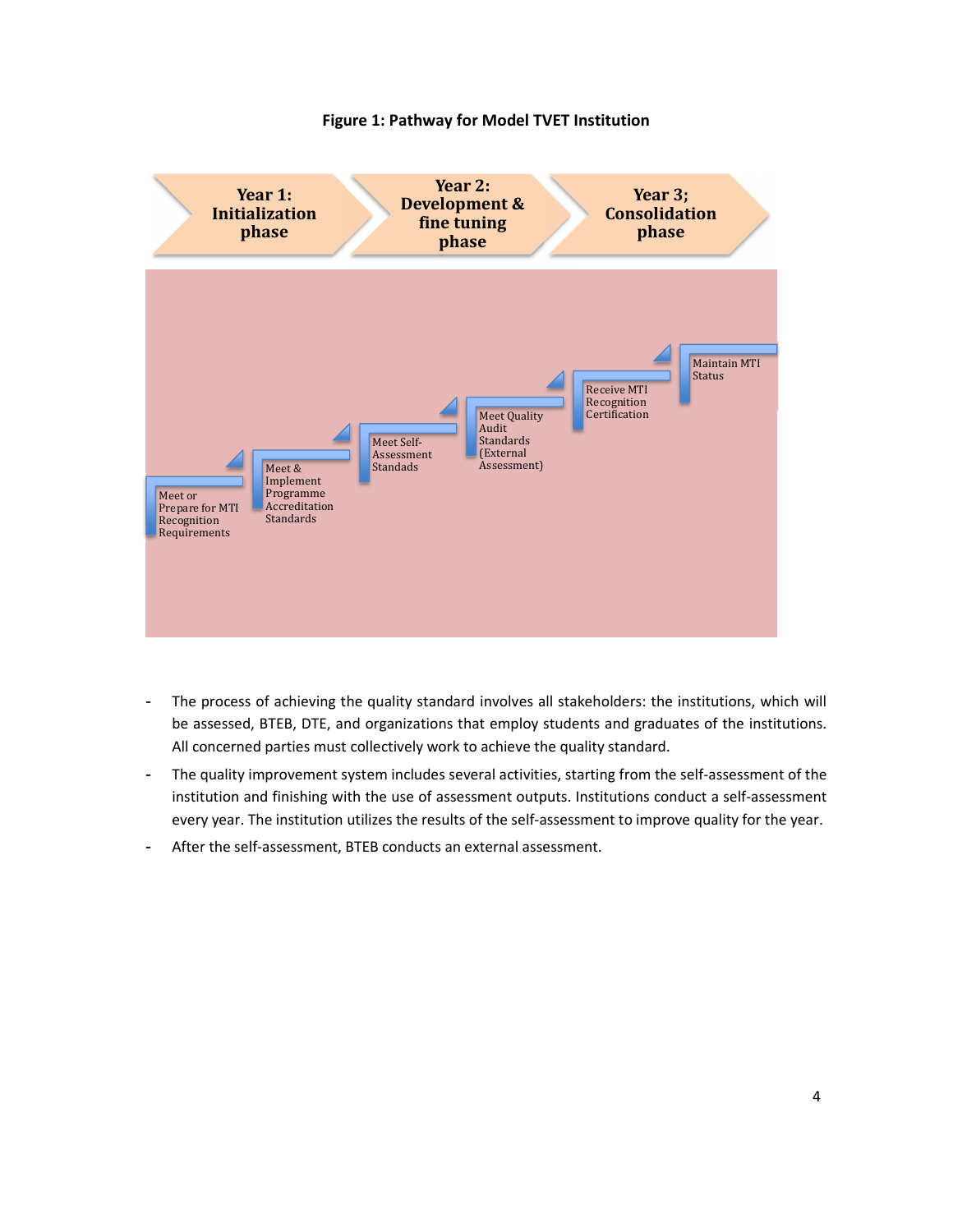#### **PART II: The Quality Audit System for MTI**

## **2.1 Background**

The MTI is a recognition awarded to a TVET institution offering TVET training courses with an emphasis on quality in technical and vocational education and training. The MTI develops, maintains, and delivers high quality competency based training (CBT) based TVET provision across a range of new and traditional occupations employing innovative approaches in addressing issues related to the world of work in particular using dual training approach. The contents and delivery of the programs are anchored on the standards contained in the National Technical and Vocational Qualifications Framework and the aspiration of the National Skills Development Policy of the government.

The guidelines and indicators will provide mechanisms to assist the seven institutions to achieve the vision of government. The guidelines and indicators are to ensure that TVET institutions meet minimum standards for MTI status. The guidelines and indicators, and training quality audit standard defines the quality characteristics required for TVET institutions in order to become MTIs.

## **2.2 Objectives of the MTI Standard Guidelines**

The aim of a model TVET institution standard is to provide leadership, best practices, research, support, and training for a specific sector or specialized area of skills development. Moreover, it aims to:

- a) Raise standards and boost productivity in specific sectors in high demand through skills development.
- b) Deliver CBT-based TVET training stimulating innovation and applied learning (dual training) by colocating learning with research and development.
- c) Act as a role model for other TVET institutions in related fields and develop a select group of workers with globally recognized qualifications to facilitate international movement for economic emigration/immigration.
- d) The purpose is also to develop the quality of the institution and its training services, and measure its performance, strengthen public trust in TVET quality and services, facilitate to government on decision-making about quality training allocations, provide quality information to learners and for parents, companies and government regarding institutional mechanisms, and enhance transparency, equity and accountability in TVET.

#### **2.3 Purpose of MTI Recognition**

The purpose of awarding MTI recognition is to declare that the TVET institute has accomplished a set of measurable quality objectives in areas like training governance and management, teaching and learning, faculty and staff, infrastructure, workshop, and resources, linkages, student support services, etc. The recognition is awarded to support the good regulation principles applied and the policies and procedures are fit for purpose and achieving its mission and goals. Some of the purposes are:

- a) To share that the institution is meeting clear and measurable quality objectives and standards to all stakeholders such as government, employers, students, parents, etc.;
- b) To disseminate that the institution is applying guidelines for implementation, including stakeholder involvement;
- c) To establish that the institution has strong mechanism for appropriate and required<sup>5</sup>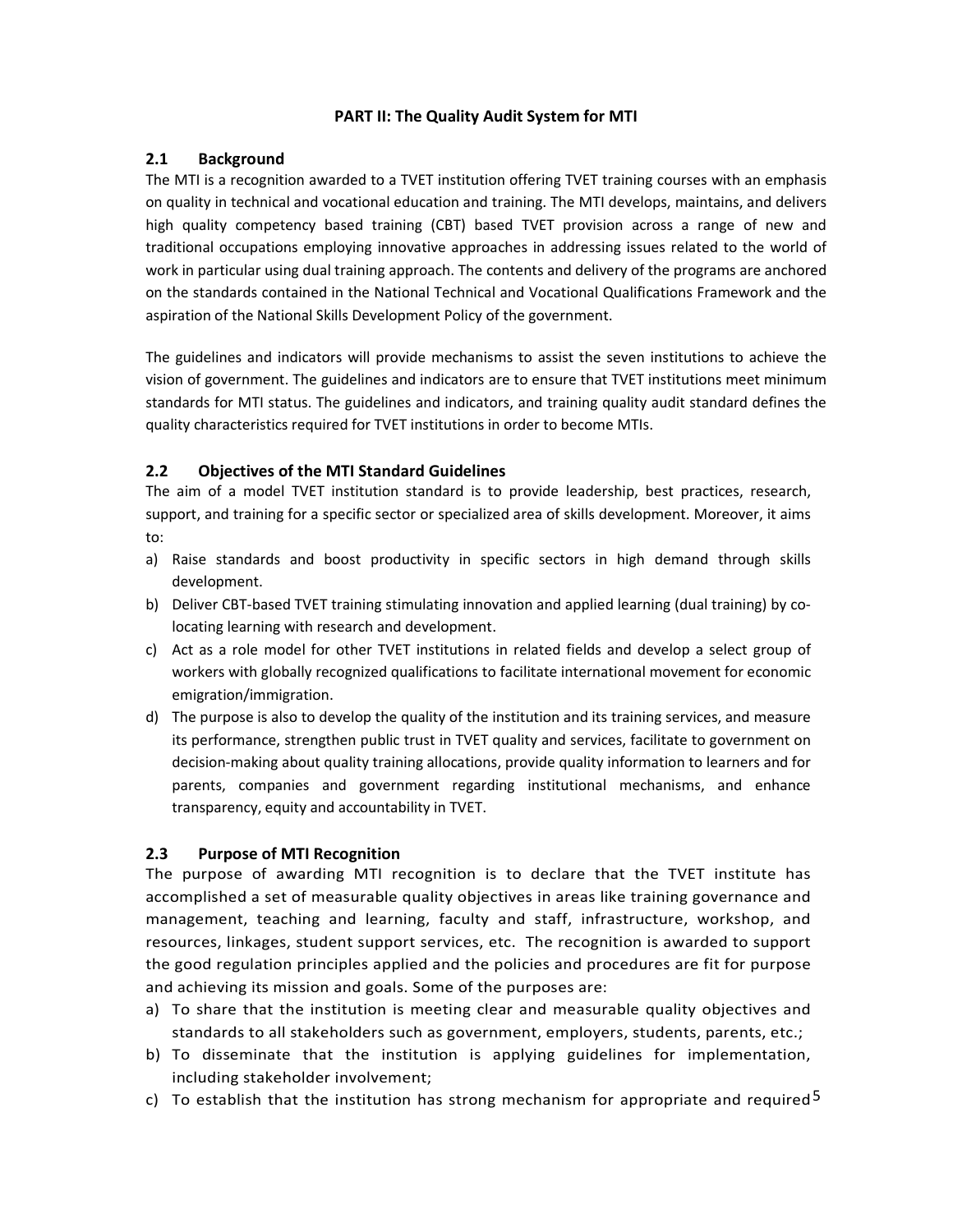resources for training;

- d) To confirm that the institution is using consistent evaluation methods, associating self-audit and external review;
- e) To know that it has established feedback mechanisms and procedures for improvement;
- f) To understand there exist transparent and widely accessible evaluation results;
- g) To confirm that indicators serve to elucidate educational and training achievements against set objectives as defined;
- h) To present the inputs, processes and outputs of institution management, which correspond to the duties and responsibilities of the institution as defined; and
- i) To record that indicators correspond to the overall quality improvement achieved through self-assessment, external audit/ assessment.

## **2.4 MTI Quality Improvement Process**

An MTI Recognition Award is granted after a thorough quality audit system, including scrutiny of documents and verification of the activities, records, processes and the other elements of a quality system to determine their conformity with the requirements of a quality standard. The MTI quality audit process is categorized by the following:

- 1. The audit process will apply objective focused and evidence-based criteria, using scoring in each criteria. The score will determine the MTI Recognition Award.
- 2. The process will aim at continuously improving the quality of institution and programs to satisfy the needs of its students and other beneficiaries.
- 3. The process will be independent.
- 4. The process ensures that the quality and standards of TVET are safeguarded.
- 5. Its processes and documentation including assessment briefing and rating criteria are transparent.
- 6. It instils among the management and staff the culture of quality development and self-regulation.

#### **2.5 Organizational Structure**

The BTEB is the authorized entity to award MTI accreditation to successful institutions. Interested institution should apply for MTI recognition as per guidelines.

- 1. At the national level, the BTEB shall organize the Board of MTI Quality Recognition Certificate. The structure is as follows:
	- a. Chairman of the Board Chairman, BTEB
	- b. Co-Chairman of the Board Director General, DTE
	- c. Director for Quality Audit
	- d. Member DTE Senior Official, who will also act as the Chairman of Appeals Committee
	- e. Member Private Sector Representative, who will also act as Chairman of the MTI Recognition Committee
- 2. At the institutional level, the head of the institution shall organize the Institutional Evaluation Team (IET) as follows:
	- a. Team Leader Principal In Charge of the TVET Training Institution
	- b. Co-Team Leader Vice Principal of TVET Training Institution
	- c. Members of the Working Group Consists of 7 members to correspond to the 7 quality criteria:
- 3. Head Instructors of existing Technology Courses
- 4. Head of Related Subjects
- 5. Head of Pedagogy Subjects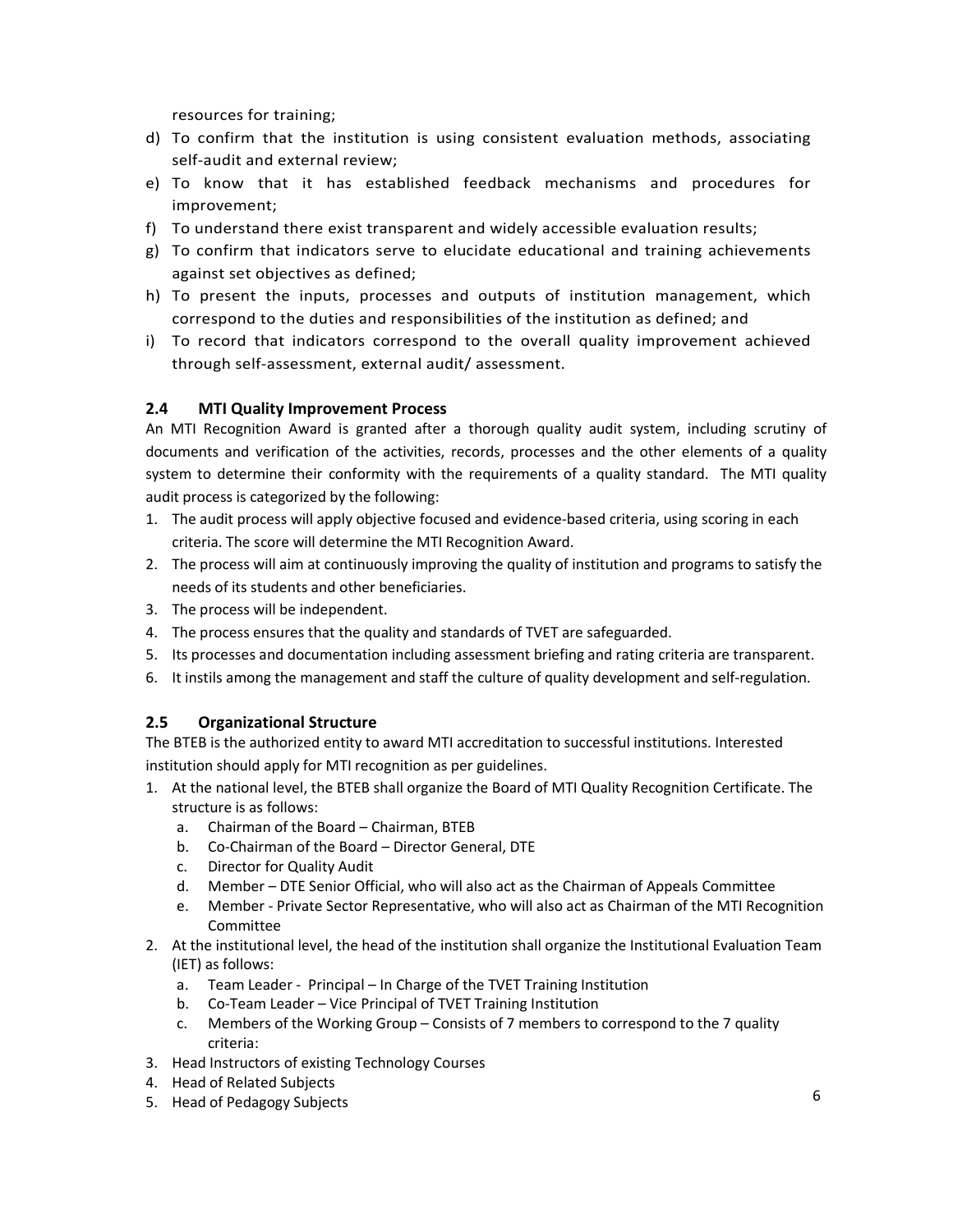- 6. Administrative Officer
- 7. Accountant / Cashier
- a. The Institutional Evaluation Team (IET) may co-opt other members as necessary

## **The MTI Board and Its Officers**

- 1. Board of MTI Quality Recognition Award
	- a. Sets policies, deliberates and approves the result of external audit;
	- b. Appoints members of the External Audit Team, the Team of Review, the Appeals Committee and Awards Committee; and
	- c. Establishes linkages with private organization.
- 2. Chairman of the Board
	- a. Directs the operation of the MTI Quality Recognition and designates persons to ad hoc committees as need arises;
	- b. Provides all resources and logistics necessary for the conduct of the MTI Quality Award activities; and
	- c. Approves the decision of the Recognition Committee on the grant or denial of the award.
- 3. Director for Quality Audit
	- a. Mobilizes the group of external auditors to conduct audit of the applicant institution. They prepare their external report and submit to the Director for Quality Audit;
	- b. Checks the submitted report of the external group of auditors for completeness and dispatch the reports to the team of Audit Review;
	- c. Mobilizes the team of Audit Review to examine, verify and return the report with their finding and recommendations to the Director of Quality Audit and endorse the same to the Chairman of the Awards committee. In case of appeal from the institution the report will be endorsed to the Appeals Committee; and
	- d. Participates in the deliberations for the grant or denial of the award.
- 4. External Audit Team
	- a. Conducts the audit of the applicant institution; and
	- b. Prepares a report and submit the same to the Director for Quality Audit for endorsement to the Audit Reviewers Team.
- 5. Audit Reviewers Team
	- a. Conducts the examination and verification of the report submitted by the External Audit Team; and
	- b. Prepares and submits a report detailing audit findings to the Director of Quality Audit for endorsement to the Chairman of the Recognition Committee.
- 6. Appeals Committee
	- a. Conducts the investigation on the subject of appeal of the institution by convening the External Audit and the Team of Review and together analyze what has been the shortcomings of the evaluation listed in the report;
	- b. After appreciating all the data and documents and finding the appeal being reasonable the institution will be given time to fulfill missing evidence; and
	- c. Once the required documents or corrective measures are done the committee will prepare and submit the report to the Chairman of Board through the Recognition Committee.
- 7. Recognition Committee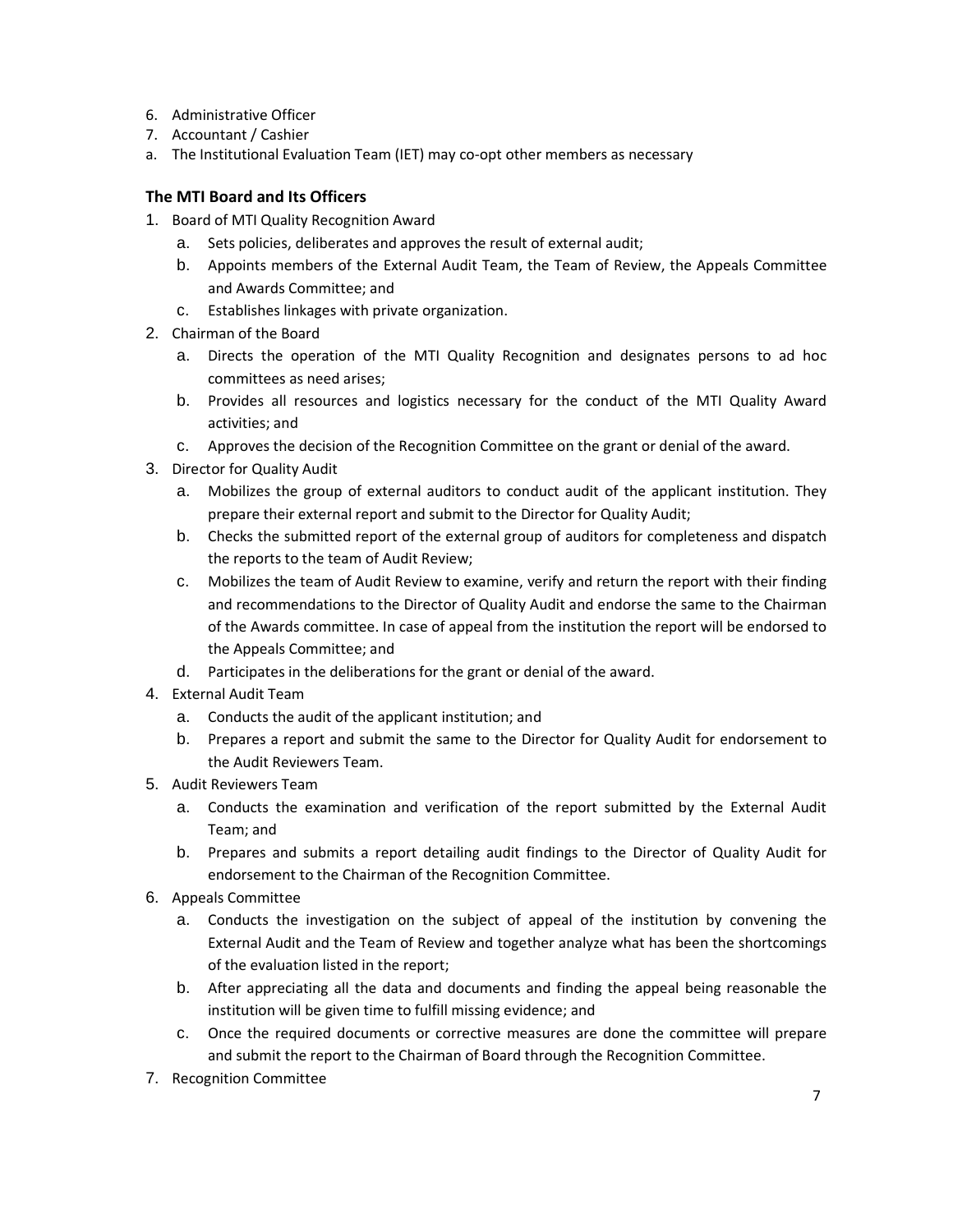a. Informs the institution about the approval of the grant of recognition and the date of awarding the MTI Quality Recognition plaque.

## **The Institutional Evaluation Team (IET)**

- 1. Team Leader Principal In-Charge
	- a. Provides the policy and guidance for the implementation of self-assessment;
	- b. Provides the resources (budget, time and staff); and
- c. Approves the filing of application for Quality recognition.
- 2. Co-Team leader Vice-Principal or the most senior Head Instructor
	- a. Oversees the conduct of the assessment, monitors the progress of the working groups, and provides support for their work as appropriate to the task, settling questions of conflicting issues among the working groups and developing editorial guidelines for the drafts of the working group reports;
	- b. Develops the procedure for reviewing drafts of the working group reports, and ensuring the support of all constituency of the institution and acceptance of the report by the head of the institution and its governing board; and
	- c. Assists in the development of a quality improvement plan based on the result of self-audit and the recommendations of the working group
- 3. IET Working Group consists of 7 members, for the 7 functional areas. These are the Head Instructors of the technology courses, related subjects, and heads of pedagogy subjects;
	- a. Conducts self-audit of the institution in assigned functional area by collecting all records, documents relevant to the criteria indicators;
	- b. Provides score against each indicator of the functional area; and
	- c. Collects information and complete the self-audit report.

## **2.6 Qualifications of the Quality Auditors**

In order to gain trust and public acceptance of the dignity and value of the MTI recognition, it is of great importance that the persons assigned to perform the audit of the TVET institutions must have the following qualifications:

- a) Holder of a Master's Degree or any higher degree in Engineering, Technical Education, and Educational Management from any recognized institution;
- b) Minimum of 10 years in the field of engineering, education, or human resources development;
- c) Experienced work in quality assurance program in an educational institution or industry enterprise;
- d) Computer literate is necessity for the work;
- e) Have training in quality audit procedures and systems; and
- f) Capacity to make objective judgment and a person of known integrity.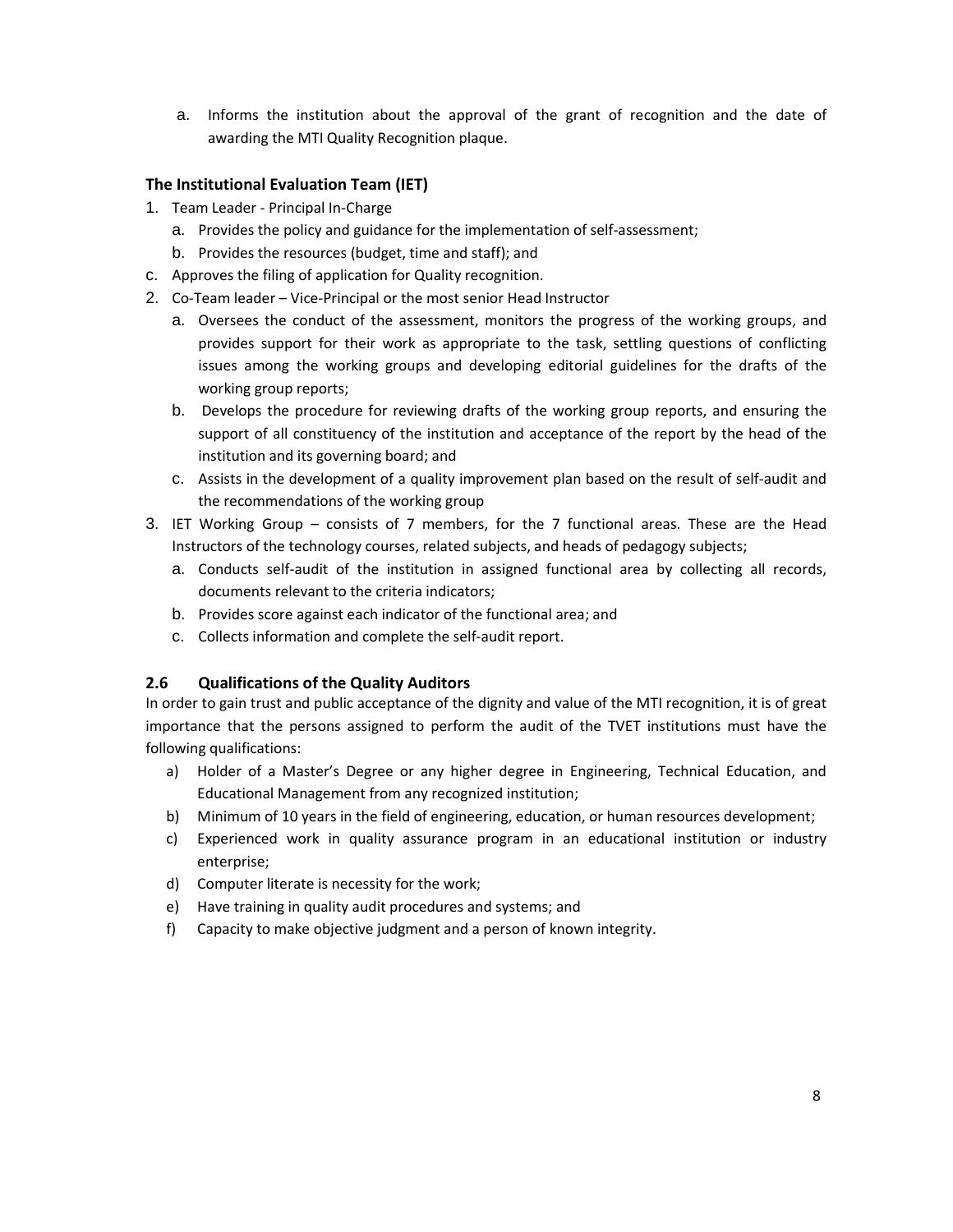#### **PART III: Model TVET Institution (MTI) Guidelines**

Many industry participants have serious concerns about the basic level of education and training. While TVET has expanded rapidly, there has been little assurance that greater learning has accompanied the greater quality. There is limited evidence that a large proportion of the many students in TVET institutions are acquiring the quality skills that are relevant to job market expectations. Apart from challenges of domestic job market, Bangladesh as one of the major countries to send migrant workers (especially to the Middle East), most migrant workers are unskilled and end up in the most physically demanding and dangerous jobs that no one else will take. About 500,000 people migrate annually to work abroad<sup>1</sup>. Migrant workers collectively contribute about  $7 - 8%$  to the country's total GDP in the form of remittances, thus fuelling the nation's growth and progress. Estimates by recruitment agencies suggest that for every \$100 earned by a Bangladeshi, an Indian worker earned \$300 while a Sri Lankan

earned \$200<sup>2</sup>. On average, only 31% of those who leave the country obtain employment in skilled occupations that are also not recognized or considered less qualitative and less significant in destination country's labour market. Most lack quality training and very few have recognized qualifications.

The proposed guidelines have been developed after in-depth assessment of TVET institutions through consultations to identify gaps and opportunities for quality improvement at institution level using a SWOT tool. The guidelines have used standard criteria from APACC aligned with the generic standard for quality management systems of ILO, APACC, UNESCO, ISO, ILO Bangladesh Centers of Excellence (CSE) guidelines, etc., among others including Bangladesh Education Technical Board's (BTEB) Institution Accreditation and indicators have been generated based on 7 TVET institution assessments for quality evaluation and purposes of MTI accreditation.

The criteria for quality improvement are:

- a) Governance and Management
- b) Teaching and Learning
- c) Faculty and Staff
- d) Research and Development
- e) Engagement and linkages
- f) Resources (Financing)
- g) Support for Students

#### **3.1 Achievement of MTI and Sustainability of QIP**

Establishing an MTI that could rise to prominence with the reputation and image (institution that can address TVET complexities and act as role models) is not easy. For this, TVET institutions have to take initiatives focusing on specialised areas as below that are key to become a Model Training Institution:

- a) Greening of TVET institution
- b) Gender issues
- c) People with disabilities (PwD)
- d) Skills for migration

-

<sup>1</sup> IOM Bangladesh 2018.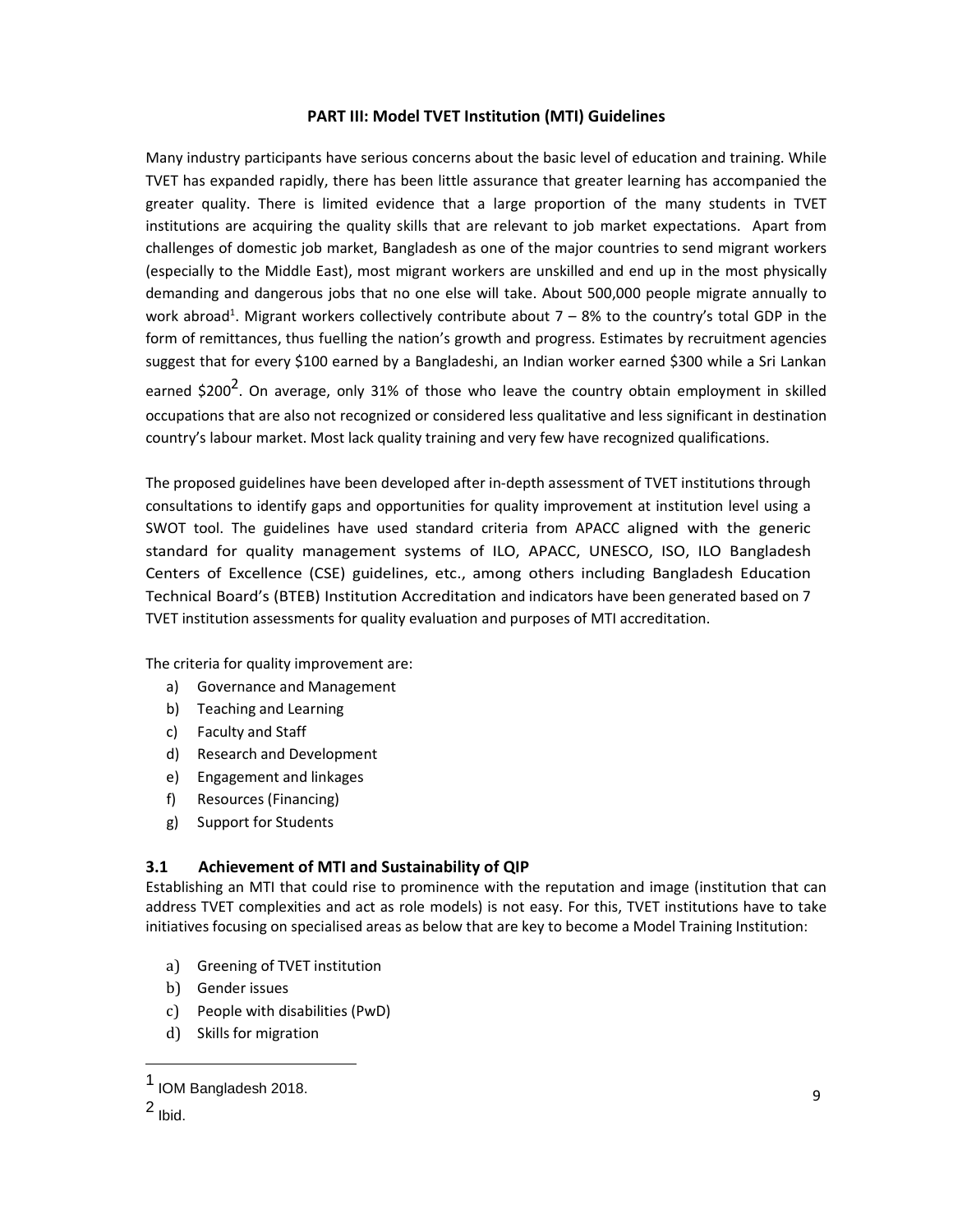- e) Inclusiveness of TVET programs
- f) Digital technologies for employment
- g) Business incubation
- h) Modern career guidance and job placement cell

This guidelines addresses seven criteria required for MTI and the following check list for selfassessment have been designed accordingly:

#### **Criteria 1: Governance and Management**

This criteria aim to employ good governance and management within the institution for the right direction toward the implementation of the program for MTI.

| Indicator                                            | <b>Sub-Indicators</b>                                                                                                                                                     | Compliance  |      |      |
|------------------------------------------------------|---------------------------------------------------------------------------------------------------------------------------------------------------------------------------|-------------|------|------|
|                                                      |                                                                                                                                                                           | Outstanding | Good | Poor |
| Mission, Vision,<br>Goal and<br>Management<br>System | 1. The institution has the mission and vision<br>developed in close collaboration with the<br>organizations staff and learners<br>2. The TVET institution has a clear and |             |      |      |
|                                                      | functional management structure and roles<br>and responsibilities are clearly defined.                                                                                    |             |      |      |
|                                                      | 3. Management procedures are clearly<br>defined, documented and observed in the<br>institution                                                                            |             |      |      |
|                                                      | 4. Established MTI Academic Council                                                                                                                                       |             |      |      |
|                                                      | 5. Established MTI Administrative Council                                                                                                                                 |             |      |      |
|                                                      | 6. Developed guidelines on equity policy,<br>Gender, PWD                                                                                                                  |             |      |      |
|                                                      | 7. Conducted regular management meeting                                                                                                                                   |             |      |      |
|                                                      | 8. Regular monitoring of the quality system<br>taking place                                                                                                               |             |      |      |
|                                                      | 9. The TVET institute maintains<br>documentation and record keeping in line<br>with the skills development QI<br>requirements                                             |             |      |      |
|                                                      | 1. Prepared Annual plans                                                                                                                                                  |             |      |      |
| Program<br>Development<br>and Budgeting              | 2. Has guidelines for the implementation of<br>programs                                                                                                                   |             |      |      |
|                                                      | 3. Prepared Annual Program of Activities and<br>Expenditure                                                                                                               |             |      |      |
|                                                      | 4. Have records keeping procedure                                                                                                                                         |             |      |      |
|                                                      | 5. Have financial management system                                                                                                                                       |             |      |      |
|                                                      | 6. Have procurement management procedure                                                                                                                                  |             |      |      |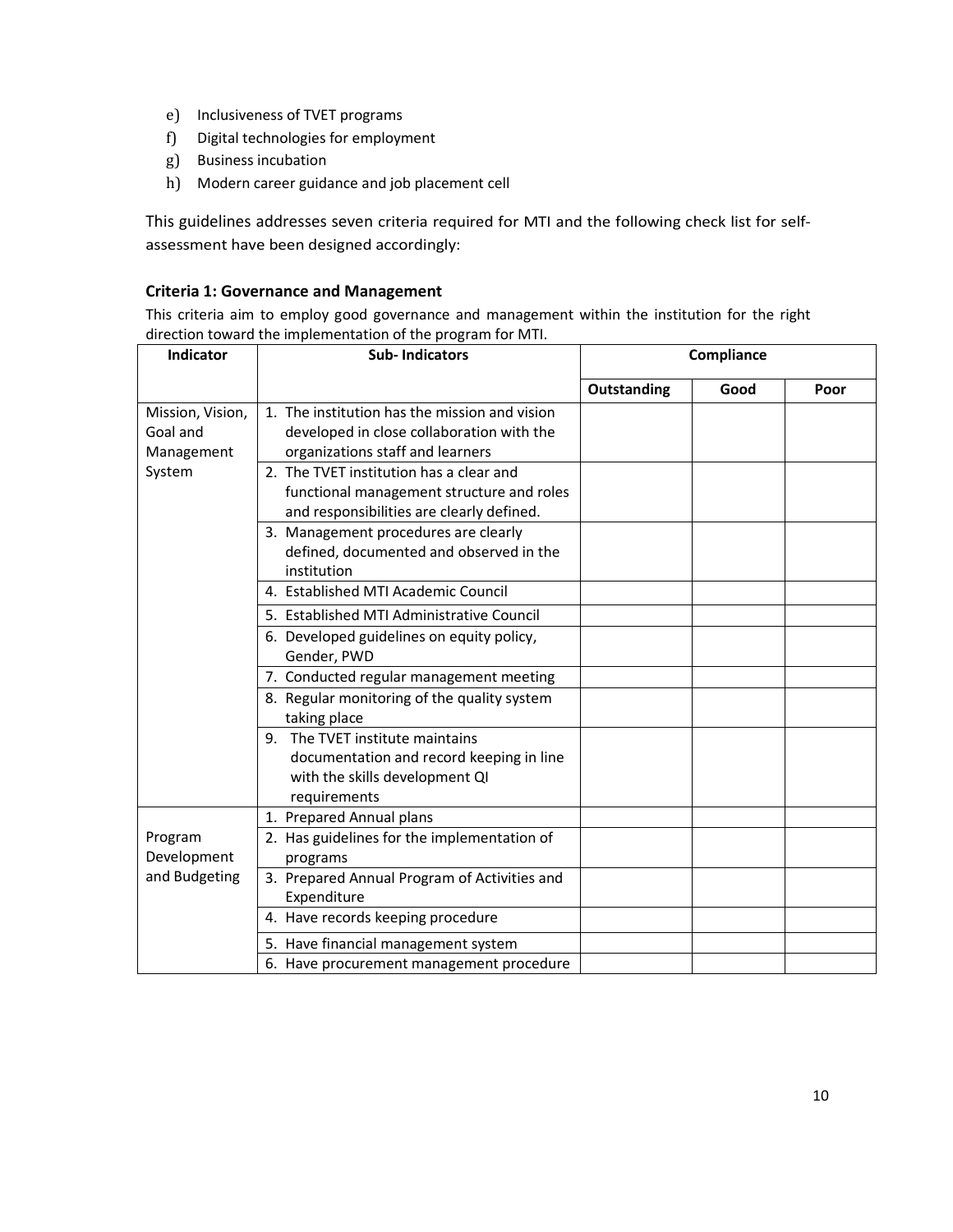# **Criteria 2: Teaching and Learning**

This section defines training program deliery not only to achieve intended quality skills but also to become a role model in training program implmentation.

| Indicator     | <b>Sub-Indicators</b>                             | Compliance  |      |      |
|---------------|---------------------------------------------------|-------------|------|------|
|               |                                                   | Outstanding | Good | Poor |
| Curriculum    | 1. Curriculum implemented according to            |             |      |      |
|               | prescribed CBT based competencies (BTEB)          |             |      |      |
|               | 2. Approved curricula implemented to meet         |             |      |      |
|               | the needs of labour and employment                |             |      |      |
|               | markets following the CBT guidelines.             |             |      |      |
|               | Curriculum contains all elements,<br>3.           |             |      |      |
|               | particularly aims and objectives and              |             |      |      |
|               | procedures for assessing the achievement          |             |      |      |
|               | of learning                                       |             |      |      |
|               | 4. Delivery of training aligned with training     |             |      |      |
|               | standards and workplace training                  |             |      |      |
|               | Textbooks, learning materials,<br>5.              |             |      |      |
|               | consumables and equipment are available           |             |      |      |
|               | for program delivery.                             |             |      |      |
|               | Delivery of training carried out as planned<br>6. |             |      |      |
|               | 7. Assessment of training is conducted as set     |             |      |      |
|               | out in procedures.                                |             |      |      |
|               | 8. Evaluation of training procedures exist        |             |      |      |
|               | Curriculum includes the basics of<br>9.           |             |      |      |
|               | workplace safety and environmental                |             |      |      |
|               | protection                                        |             |      |      |
|               | 10. Organization of teaching/training is          |             |      |      |
|               | suitable for teachers/trainers                    |             |      |      |
|               | 11. Curriculum addresses green values and         |             |      |      |
|               | sustainable development                           |             |      |      |
|               | 12. Learning support provided inclusively to all  |             |      |      |
|               | categories of trainees such as vulnerable,        |             |      |      |
|               | gender, special needs, etc.                       |             |      |      |
|               | 1. Develops lesson plans that includes the        |             |      |      |
| Instructional | content, methods, activities, assessment          |             |      |      |
| Guide         | and resources                                     |             |      |      |
|               | 2. Lesson plan is adapted with the learners       |             |      |      |
|               | with special educational needs                    |             |      |      |
|               | 3. Appropriate teaching and training methods      |             |      |      |
|               | are used, and teaching and learning is            |             |      |      |
|               | supportive to trainees.                           |             |      |      |
| Dual training | The institute have clear information about<br>1.  |             |      |      |
|               | the tasks to be performed, the length of          |             |      |      |
|               | the internship/apprenticeships                    |             |      |      |
|               | 2. The information is available / provided to     |             |      |      |
|               | do the internship/apprenticeship.                 |             |      |      |
|               | 3. The institute conducts regular meetings        |             |      |      |
|               | between the intern/apprentice and the             |             |      |      |
|               | companies                                         |             |      | 11   |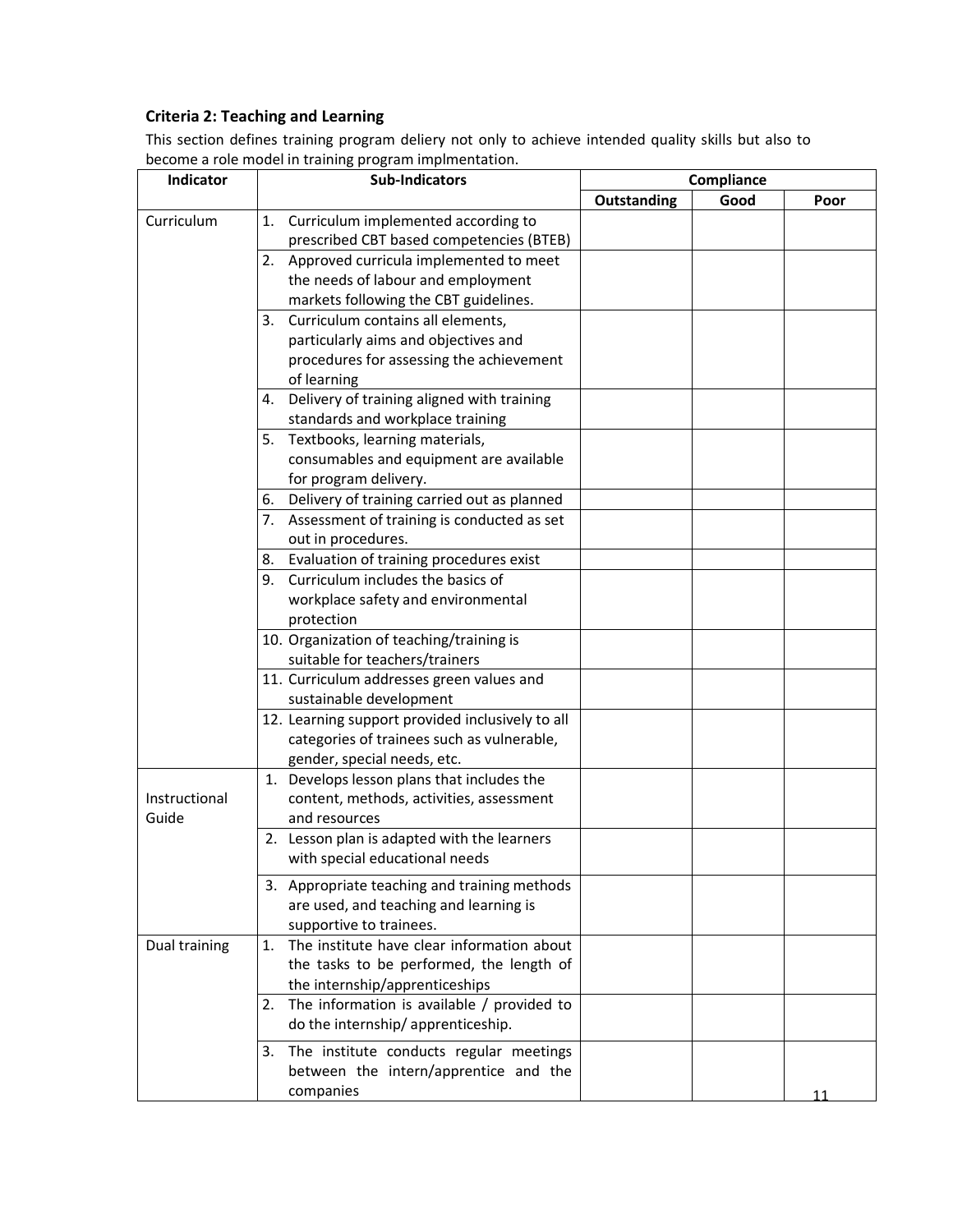| Indicator      |    | <b>Sub-Indicators</b>                       |             | Compliance |      |
|----------------|----|---------------------------------------------|-------------|------------|------|
|                |    |                                             | Outstanding | Good       | Poor |
|                | 4. | The Institute has agreement with the        |             |            |      |
|                |    | enterprises that it offers at least one     |             |            |      |
|                |    | intermediate appraisal meeting to monitor   |             |            |      |
|                |    | progress against the learning objectives    |             |            |      |
| Teaching and   | 1. | Variety of learning materials are available |             |            |      |
| Learning       |    | for use by the teachers/ trainers           |             |            |      |
| Materials      |    | 2. Teaching/training materials supports the |             |            |      |
|                |    | kinds of activities as per lesson plan      |             |            |      |
|                |    | 3. Adequate number of learning materials    |             |            |      |
|                |    | available for teachers use                  |             |            |      |
|                |    | 1. Teaching process is based on sound       |             |            |      |
| Teaching       |    | pedagogical principles                      |             |            |      |
| methods and    |    | 2. Teachers carry out sessions according to |             |            |      |
| techniques     |    | planned lesson and achieve lesson           |             |            |      |
|                |    | objectives and activities                   |             |            |      |
|                |    | 3. Teaching/Training methods, are matched   |             |            |      |
|                |    | with learning content                       |             |            |      |
|                | 4. | Delivery of training carried out as planned |             |            |      |
| Monitoring and | 1. | Teachers monitor and record the progress    |             |            |      |
| Evaluation     |    | of learners                                 |             |            |      |
|                |    | 2. Monitoring and assessment are adapted    |             |            |      |
|                |    | for learners with special needs             |             |            |      |
|                |    | 3. Assessment is used to monitor the        |             |            |      |
|                |    | progress of learners in achieving           |             |            |      |
|                |    | competencies and to inform them of their    |             |            |      |
|                |    | achievements and progress                   |             |            |      |

## **Criteria 3. Faculty and Staff**

This section is important as a part of process input that indicates to the availability of competent experienced and motivated instructors and staff related occupational skills.

| Indicator                                     | <b>Sub-Indicators</b><br>Compliance                                                                                                                           |                    |      |      |
|-----------------------------------------------|---------------------------------------------------------------------------------------------------------------------------------------------------------------|--------------------|------|------|
|                                               |                                                                                                                                                               | <b>Outstanding</b> | Good | Poor |
| Recruitment,<br>Selection<br>Loading          | 1. Human resource policies on recruitment,<br>selection and loading of staff and faculty<br>members are available and followed<br>according to regulations    |                    |      |      |
|                                               | 2. Teachers and staff roles and responsibilities<br>are clearly defined and understood                                                                        |                    |      |      |
| <b>Staff</b><br>Development<br>and Motivation | 1.<br>Professional training and development<br>opportunities are available to upgrade<br>capacities of teachers and staff to provide<br>high quality training |                    |      |      |
|                                               | Facilities,<br>2.<br>learning<br>equipment<br>and<br>accommodation are accessible in line with<br>regulations on work safety and other                        |                    |      | 12   |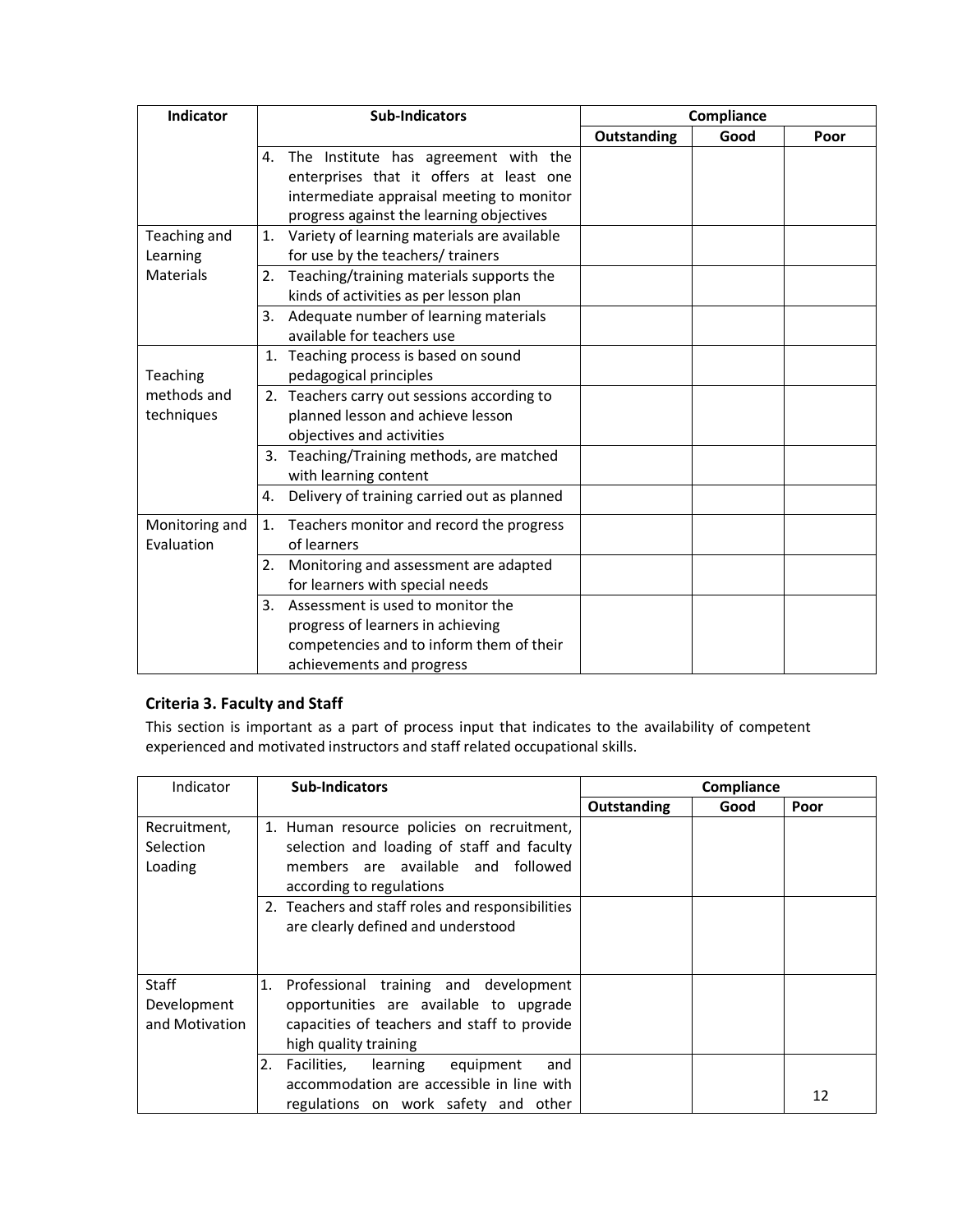| Indicator            | <b>Sub-Indicators</b>                                                                                                             | Compliance  |      |      |
|----------------------|-----------------------------------------------------------------------------------------------------------------------------------|-------------|------|------|
|                      |                                                                                                                                   | Outstanding | Good | Poor |
|                      | regulations                                                                                                                       |             |      |      |
|                      | 1. All teachers and staff performance are<br>monitored and assessed regularly through<br>performance appraisal and review systems |             |      |      |
| Performance<br>audit | 2. Performance evaluation result is presented<br>to the teacher concerned                                                         |             |      |      |

# **Criteria 4. Research and development**

It refers the extent to which the institution is engaged in promoting and motivating research and development in relation to new skills, technology, workplace etc. in the job market.

| Indicator         | Sub-Indicator                                            |             | Compliance |      |
|-------------------|----------------------------------------------------------|-------------|------------|------|
|                   |                                                          | Outstanding | Good       | Poor |
|                   | 1. The<br>effective<br><b>TVET</b><br>institution<br>has |             |            |      |
|                   | mechanisms<br>for<br>feedback<br>from                    |             |            |      |
|                   | stakeholders and industry                                |             |            |      |
|                   | 2. The TVET institution exchanges with other             |             |            |      |
|                   | education and training institutions on new               |             |            |      |
|                   | developments,<br>best<br>practices,<br>and               |             |            |      |
|                   | cooperation potential                                    |             |            |      |
|                   | 3. The TVET<br>institution<br>participates<br>in         |             |            |      |
|                   | workshops,<br>innovation<br>contests<br>and              |             |            |      |
|                   | conferences                                              |             |            |      |
| Teaching Staff 1. | Opportunity for teaching staff engagement                |             |            |      |
| Engagement in     | in research activities exist [e.g. action                |             |            |      |
| R&D               | research in the institution and/or Industry,             |             |            |      |
|                   | identification of projects in industry,                  |             |            |      |
|                   | technology packages]                                     |             |            |      |
|                   | Teaching staff engagement in development<br>2.           |             |            |      |
|                   | activities based on institution's needs [e.g.            |             |            |      |
|                   | modules preparation, workbooks<br>and                    |             |            |      |
|                   | laboratory<br>manuals<br>development,                    |             |            |      |
|                   | instructional<br>materials<br>development,               |             |            |      |
|                   | fabrication and prototyping, innovation                  |             |            |      |
|                   | and improvisation                                        |             |            |      |
| Dissemination     | Provision of reporting, dissemination,<br>1.             |             |            |      |
| and Utilization   | publication, and utilization of institutions             |             |            |      |
| of R&D Outputs    | success stories, best practices available                |             |            |      |
| Management        | Institutional<br>linkages<br>1.<br>selected<br>in        |             |            |      |
| of R & D          | occupational areas explored regularly                    |             |            |      |
| Extension         | Plan for community extension services<br>1.              |             |            |      |
| Program           |                                                          |             |            |      |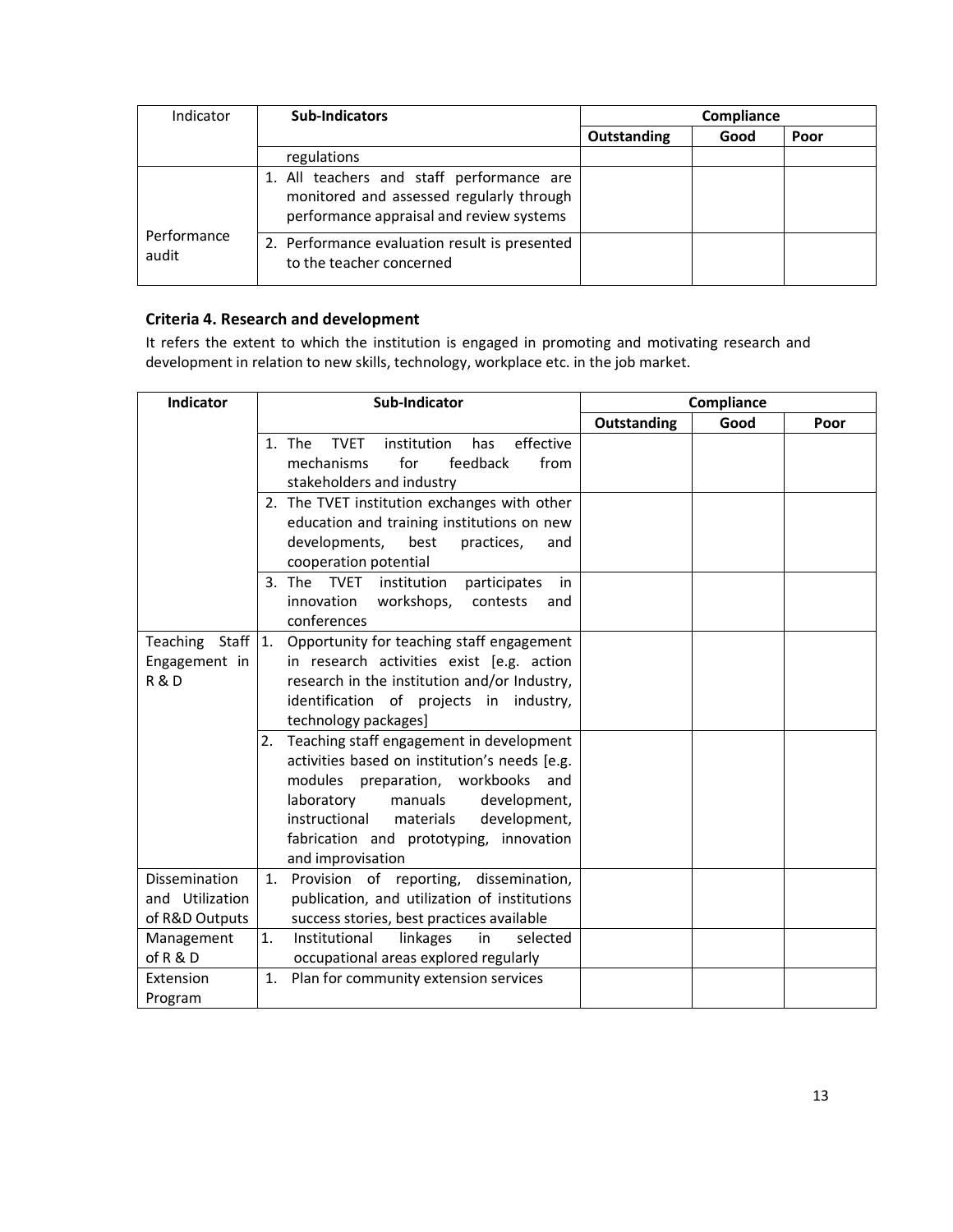#### **Criteria 5. Engagement and Linkages**

This indicator refers to the engagement of relevant stakeholders in the implementation of quality training programs including in work-based learning.

| Indicator                    | Sub-Indicator                                                                                                                                                     | Compliance  |      |      |
|------------------------------|-------------------------------------------------------------------------------------------------------------------------------------------------------------------|-------------|------|------|
|                              |                                                                                                                                                                   | Outstanding | Good | Poor |
| Stakeholder<br>Participation | 1. Involvement of stakeholders in the<br>development of quality teaching, training,<br>and learning process such as visiting<br>teachers from companies conducted |             |      |      |
|                              | 2. Information about the current and future<br>needs of relevant stakeholders in TVET<br>gathered regularly                                                       |             |      |      |

#### **Criteria 6. Resources**

The indicator defines the to what extent the institute is successful in meeting infrastructure (market driven tools and equipment plus relevant learning resources such as audio visual equipment) and facilities for quality training programs.

| <b>Indicators</b> | <b>Sub-Indicators</b>                                   | Compliance  |      |      |
|-------------------|---------------------------------------------------------|-------------|------|------|
|                   |                                                         | Outstanding | Good | Poor |
| Infrastructure,   | 1. The TVET institution has sufficient facilities       |             |      |      |
| repair<br>and     | for its education and training programmes               |             |      |      |
| Maintenance       | 2. The facilities comply with all mandatory             |             |      |      |
|                   | safety regulations (lock, fire, hazard,                 |             |      |      |
|                   | emergency exits)                                        |             |      |      |
|                   | 3. Safety instructions and emergency plans are          |             |      |      |
|                   | accessible and visibly displayed                        |             |      |      |
|                   | <b>TVET</b><br>4. The<br>institution<br>provides<br>the |             |      |      |
|                   | laboratories and workshops needed                       |             |      |      |
|                   | 5. First aid equipment is available                     |             |      |      |
|                   | 6. Machines and equipment are<br>installed,             |             |      |      |
|                   | operated and maintained properly                        |             |      |      |
|                   | 7. Trainees<br>in laboratories/workshops<br>are         |             |      |      |
|                   | supervised by qualified instructors                     |             |      |      |
|                   | 8. Classrooms and offices of the<br><b>TVET</b>         |             |      |      |
|                   | institution are fit for the purpose                     |             |      |      |
|                   | 9. The furniture in classrooms is sufficient            |             |      |      |
|                   | 10. The TVET institution has all necessary              |             |      |      |
|                   | teaching and learning equipment                         |             |      |      |
|                   | 11. Emergency rules and plans are available and         |             |      |      |
|                   | displayed in each room                                  |             |      |      |
|                   | 12. Repair and maintenance plan for furniture,          |             |      |      |
|                   | workshops, laboratories, library, canteen and           |             |      |      |
|                   | other learning resources is implemented                 |             |      |      |
|                   | 13. Audio visuals and materials are sufficiently        |             |      |      |
|                   | available                                               |             |      |      |
|                   | 14. Equipment is regularly checked, maintained          |             |      |      |
|                   | and stored safely                                       |             |      |      |
|                   | 15. The TVET institution has a<br>complete              |             |      | 14   |
|                   | inventory list including the<br>necessary               |             |      |      |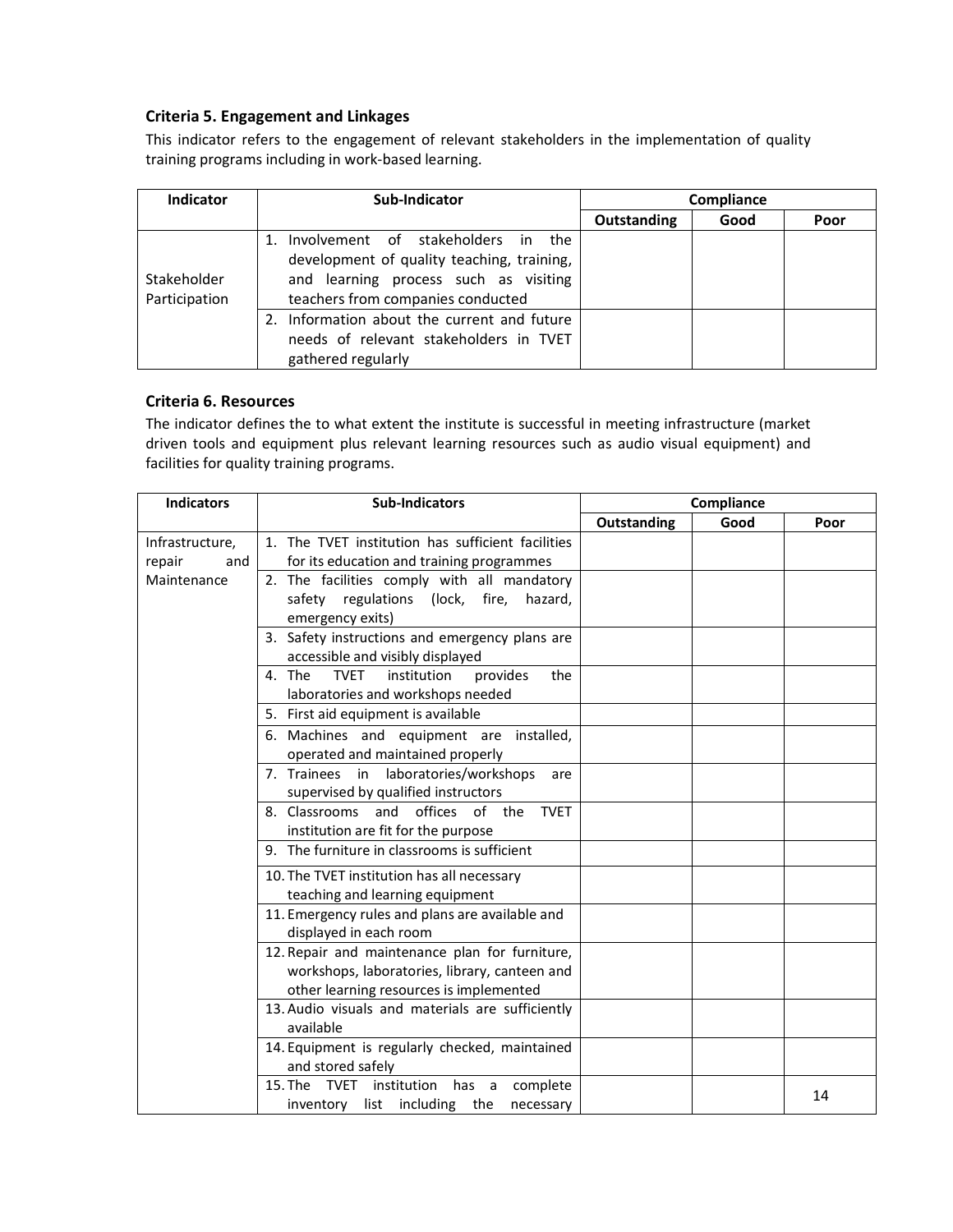| <b>Indicators</b>                    | <b>Sub-Indicators</b>                                                                         |             | Compliance |      |
|--------------------------------------|-----------------------------------------------------------------------------------------------|-------------|------------|------|
|                                      |                                                                                               | Outstanding | Good       | Poor |
|                                      | information and updated regularly                                                             |             |            |      |
|                                      | 16. Repair and maintenance for equipment,<br>machineries and tools implemented as<br>required |             |            |      |
| Institutional<br>development<br>plan | 1. Institutional plan presents the future<br>physical improvements of the facilities          |             |            |      |
| Environmental<br>management          | Awareness signs for environmental care and<br>1.<br>protection program are available visibly  |             |            |      |
| Learning<br><b>Resources</b>         | Adequacy of Classrooms, Furniture, Labs,<br>1.<br>Workshops, and other facilities             |             |            |      |
| <b>Industry Visit</b>                | List of course-related industries around the<br>$1_{\ldots}$<br>institution visited           |             |            |      |

#### **Criteria 7. Students Services**

This indicator is import to define the institution's capacity and arrangement for ensuring student services such as career guidance and career support services, post training workplace information services to job information.

| <b>Indicator</b> | <b>Sub-Indicators</b>                                                                         | Compliance  |      |      |
|------------------|-----------------------------------------------------------------------------------------------|-------------|------|------|
|                  |                                                                                               | Outstanding | Good | Poor |
| Guidance<br>and  | 1. The management information system of the                                                   |             |      |      |
| Counselling      | institution includes all necessary information                                                |             |      |      |
|                  | about the trainees to undertake necessary                                                     |             |      |      |
|                  | action and activities timely including the<br>tracing of graduates.                           |             |      |      |
|                  | 2. Information about support measures, such as                                                |             |      |      |
|                  | scholarships, bursary, etc. is available                                                      |             |      |      |
|                  | 3. Guidance and counselling services available                                                |             |      |      |
|                  | 4. Information about future career building                                                   |             |      |      |
|                  | available                                                                                     |             |      |      |
| Institute        | 1. Procedures for admittance, enrolment, course                                               |             |      |      |
| Decorum          | registration, feedback and complaints and                                                     |             |      |      |
|                  | graduation are established and implemented                                                    |             |      |      |
|                  | 2. Incident reports regarding misconduct is                                                   |             |      |      |
|                  | recorded and is administered                                                                  |             |      |      |
|                  | 3. Government rules are communicated<br>to                                                    |             |      |      |
|                  | teacher regularly                                                                             |             |      |      |
|                  | 1. Student activities for environment, sport, arts,                                           |             |      |      |
| Co-curricular    | and culture (involving communities and                                                        |             |      |      |
| Extra-<br>and    | society) regularly conducted                                                                  |             |      |      |
| curricular       | 2. Extra-curricular<br>the<br>activities<br>have<br>involvement of teachers and staff and the |             |      |      |
| Programs         |                                                                                               |             |      |      |
|                  | personal and professional development of<br>students are taken into account                   |             |      |      |
|                  | related<br>3. Extra-curricular activities are<br>to                                           |             |      |      |
|                  | health, physical and social development of                                                    |             |      |      |
|                  | students and environmental protection                                                         |             |      |      |
|                  |                                                                                               |             |      |      |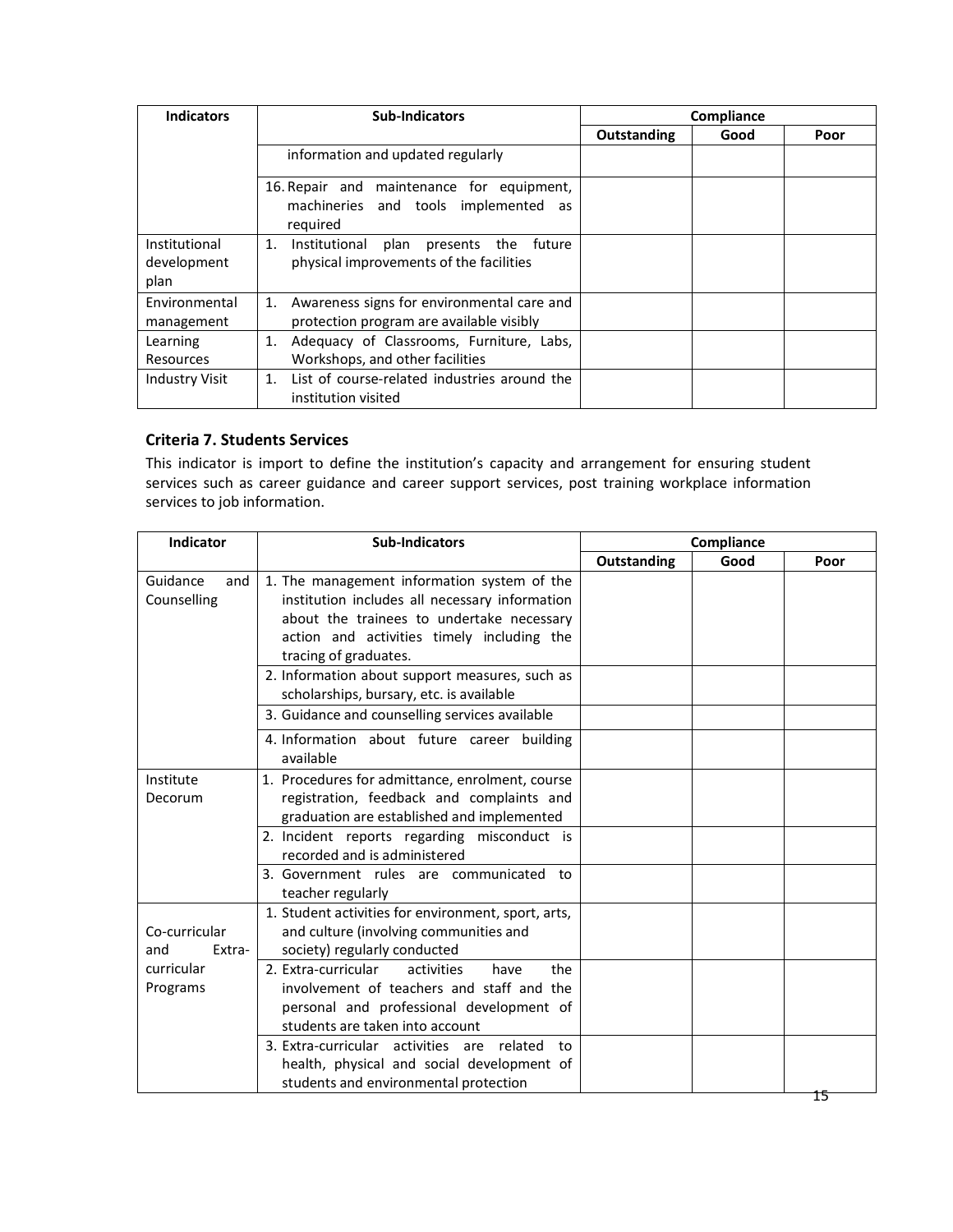The following section provides means of verification for application, implementation and achievements of the above criteria and indicators:

## **Criteria 1: Governance and Management**

| Indicator                                            | <b>Sub-Indicators</b>                                                                                                                                                                                                                                                                                                                                                                                                                                                                                                                                                                                                                                                                                                                   | <b>Means of Verification</b>                                                                                                                                                                                                                                                                                                                                                                                                                                                                                                                      | Compliance  |      |      |
|------------------------------------------------------|-----------------------------------------------------------------------------------------------------------------------------------------------------------------------------------------------------------------------------------------------------------------------------------------------------------------------------------------------------------------------------------------------------------------------------------------------------------------------------------------------------------------------------------------------------------------------------------------------------------------------------------------------------------------------------------------------------------------------------------------|---------------------------------------------------------------------------------------------------------------------------------------------------------------------------------------------------------------------------------------------------------------------------------------------------------------------------------------------------------------------------------------------------------------------------------------------------------------------------------------------------------------------------------------------------|-------------|------|------|
|                                                      |                                                                                                                                                                                                                                                                                                                                                                                                                                                                                                                                                                                                                                                                                                                                         |                                                                                                                                                                                                                                                                                                                                                                                                                                                                                                                                                   | Outstanding | Good | Poor |
| Mission, Vision,<br>Goal and<br>Management<br>System | 1. The institution has the mission and vision developed<br>in close collaboration with the organizations staff<br>and learners<br>2. The TVET institution has a clear and functional<br>management structure and roles and responsibilities<br>are clearly defined.<br>3. Management procedures are clearly defined,<br>documented and observed<br>4. Established MTI Academic Council<br>5. Established MTI Administrative Council<br>6. Developed guidelines on equity policy, Gender, PWD<br>7. Conducted regular management meeting<br>8. Regular monitoring of the quality system taking<br>place<br>9. The TVET institute maintains documentation and<br>record keeping according to QI requirements<br>10. Prepared Annual plans | • Published vision, mission, goals of the<br>institution<br>• Copy of Strategic and Annual plan<br>• Documents relating to Vision and mission and<br>objectives<br>• Organogram<br>$\bullet$ Handbook<br>• Attendance and minutes of meeting<br>• Summary of Approved Policies<br>• Guidelines on equity, gender and PWD<br>• Monitoring reports of equity, gender and PWD<br>• Monitoring of Agreements with the concerned<br>department<br>• Copy of monitoring reports<br>• Record of Internal assessment<br>• Record of quality audit meeting |             |      |      |
| Program<br>Development and<br><b>Budgeting</b>       | Has guidelines for the implementation of programs<br>1.<br>Prepared Annual Program of Activities and<br>2.<br>Expenditure<br>Have records keeping procedure<br>3.<br>Have financial management system<br>4.<br>Have procurement management procedure<br>5.                                                                                                                                                                                                                                                                                                                                                                                                                                                                              | Submitted proposed annual program and<br>$\bullet$<br>expenditure to implement activities<br>Attendance or record of guideline preparation<br>Copy of the proposed program of Activities<br>and Expenditure aligned with the objectives in<br>the strategic plan<br>Documented system of filing, storing, coding,<br>archiving records<br>Audit and financial report<br>Inventory of share<br>Procurement committee meeting minutes                                                                                                               |             |      |      |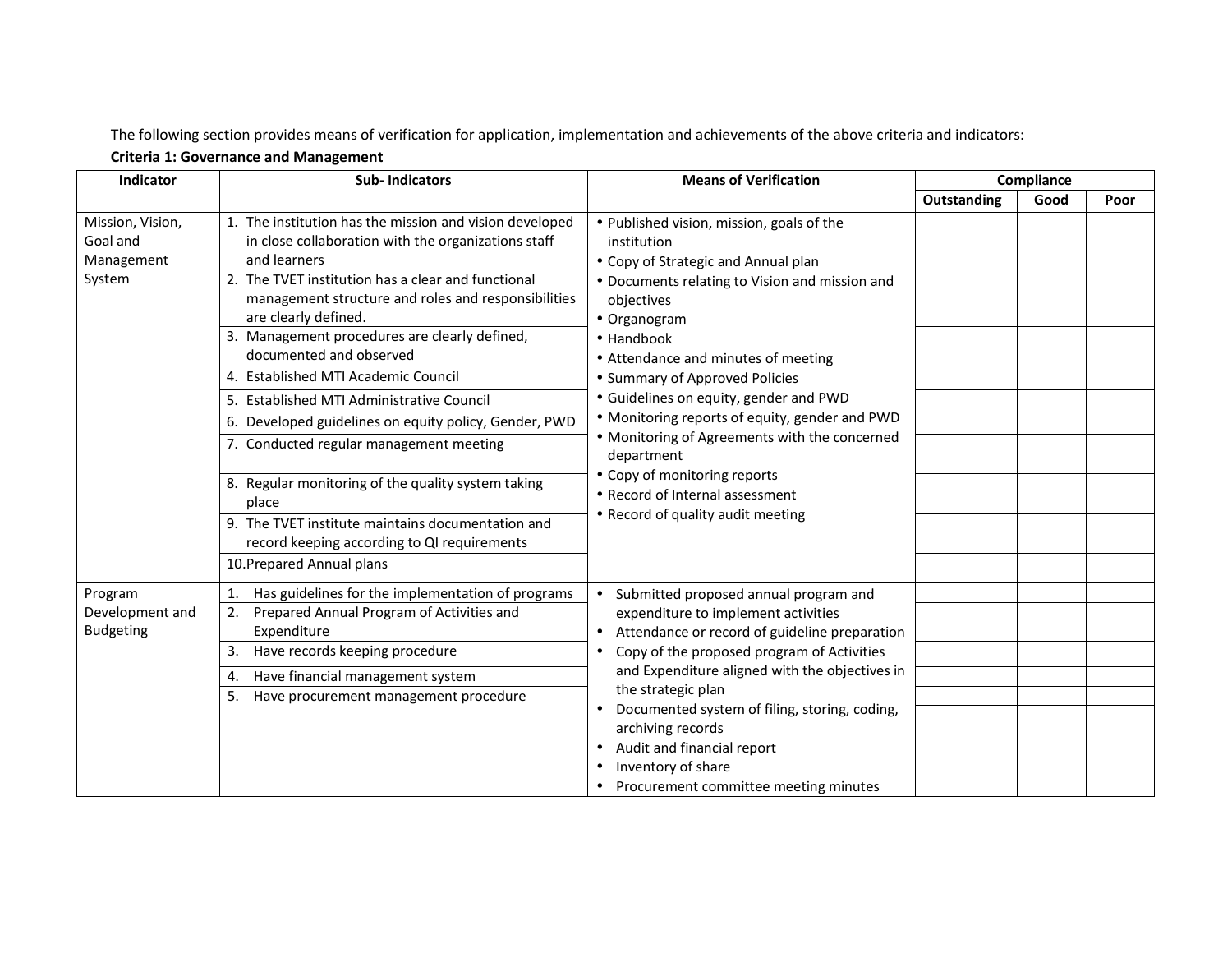| Indicator  | <b>Sub-Indicators</b>                                                                                                                      | <b>Means of Verification</b>                                                               |             | Compliance |      |
|------------|--------------------------------------------------------------------------------------------------------------------------------------------|--------------------------------------------------------------------------------------------|-------------|------------|------|
|            |                                                                                                                                            |                                                                                            | Outstanding | Good       | Poor |
| Curriculum | 1. Curriculum implemented according<br>to prescribed competencies of the<br><b>NTVQF</b>                                                   | • Copy of curriculum used in<br>teaching containing all the<br>necessary elements          |             |            |      |
|            | 2. Approved curricula implemented to<br>meet the needs of labour and<br>employment markets as per CBTA.                                    | • Number of curricula reviewed and<br>report submitted per year<br>• Copy of training plan |             |            |      |
|            | Curriculum contains all elements,<br>3.<br>particularly aims and objectives and<br>procedures for assessing the<br>achievement of learning | • Copy of guidelines for review and<br>revision of curriculum                              |             |            |      |
|            | 4. Delivery of training aligned with<br>training standards and workplace<br>training                                                       |                                                                                            |             |            |      |
|            | 5. Textbooks, learning materials,<br>consumables and equipment are<br>available for program delivery.                                      |                                                                                            |             |            |      |
|            | Delivery of training carried out as<br>6.<br>planned                                                                                       |                                                                                            |             |            |      |
|            | 7. Assessment of training is conducted<br>as set out in mandatory procedures.                                                              |                                                                                            |             |            |      |
|            | Evaluation of training procedures<br>8.<br>exist                                                                                           |                                                                                            |             |            |      |
|            | Curriculum includes the basics of<br>9.<br>workplace safety and environmental<br>protection                                                |                                                                                            |             |            |      |
|            | 10. Organization of teaching/training is<br>suitable for teachers/trainers                                                                 |                                                                                            |             |            |      |
|            | 11. Curriculum addresses green values<br>and sustainable development                                                                       |                                                                                            |             |            |      |

## **Criteria 2: Teaching and Learning**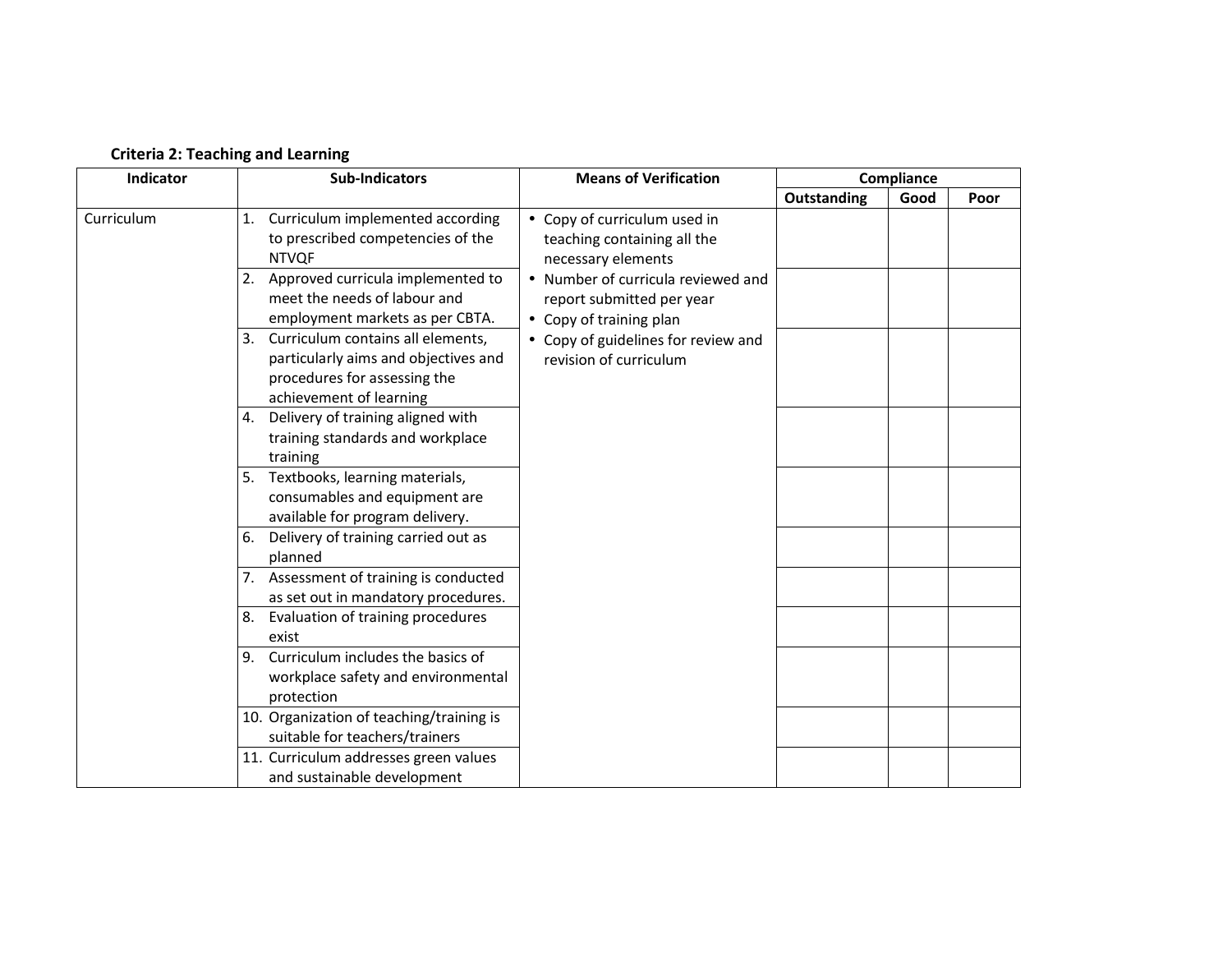| Indicator                  | <b>Sub-Indicators</b>                      | <b>Means of Verification</b>            | Compliance  |      |      |  |
|----------------------------|--------------------------------------------|-----------------------------------------|-------------|------|------|--|
|                            |                                            |                                         | Outstanding | Good | Poor |  |
|                            | 12. Learning support provided              |                                         |             |      |      |  |
|                            | inclusively to all categories of           |                                         |             |      |      |  |
|                            | trainees such as vulnerable, gender,       |                                         |             |      |      |  |
|                            | special needs, etc.                        |                                         |             |      |      |  |
|                            | 4. Develops lesson plans that includes     | Copy of prepared lesson plan            |             |      |      |  |
| <b>Instructional Guide</b> | the content, methods, activities,          | Full attendance of teacher              |             |      |      |  |
|                            | assessment and resources                   | participant during training             |             |      |      |  |
|                            | 5. Lesson plan is adapted with the         | sessions                                |             |      |      |  |
|                            | learners with special educational          | Feedback report from<br>$\bullet$       |             |      |      |  |
|                            | needs                                      | station/post on utilization of          |             |      |      |  |
|                            | 6. Appropriate teaching and training       | acquired skills in the conduct of       |             |      |      |  |
|                            | methods are used, and teaching and         | training sessions                       |             |      |      |  |
|                            | learning is supportive to trainees.        |                                         |             |      |      |  |
| Dual training              | 1. The institute have clear information    | Information sheet<br>$\bullet$          |             |      |      |  |
|                            | about the tasks to be performed, the       | Monitoring reports/logs<br>$\bullet$    |             |      |      |  |
|                            | $\alpha$ f<br>length<br>the                | Meeting minutes<br>$\bullet$            |             |      |      |  |
|                            | internship/apprenticeships.                | List of training competencies in        |             |      |      |  |
|                            | information is available<br>2. The         | internship/apprenticeship               |             |      |      |  |
|                            | provided before the learner formally       | Progress report<br>$\bullet$            |             |      |      |  |
|                            | do the<br>internship/<br>agrees to         |                                         |             |      |      |  |
|                            | apprenticeship.                            |                                         |             |      |      |  |
|                            | 3. The<br>conducts<br>institute<br>regular |                                         |             |      |      |  |
|                            | the<br>between<br>meetings                 |                                         |             |      |      |  |
|                            | intern/apprentice and the companies.       |                                         |             |      |      |  |
|                            | 4. The Institute has agreement with the    |                                         |             |      |      |  |
|                            | enterprises that it offers at least one    |                                         |             |      |      |  |
|                            | intermediate appraisal meeting to          |                                         |             |      |      |  |
|                            | monitor progress against the learning      |                                         |             |      |      |  |
|                            | objectives.                                |                                         |             |      |      |  |
| Teaching and               | 1. Variety of learning materials are       | No. and types of available<br>$\bullet$ |             |      |      |  |
| <b>Learning Materials</b>  | available for use by the teachers/         | learning materials                      |             |      |      |  |
|                            | trainers                                   |                                         |             |      |      |  |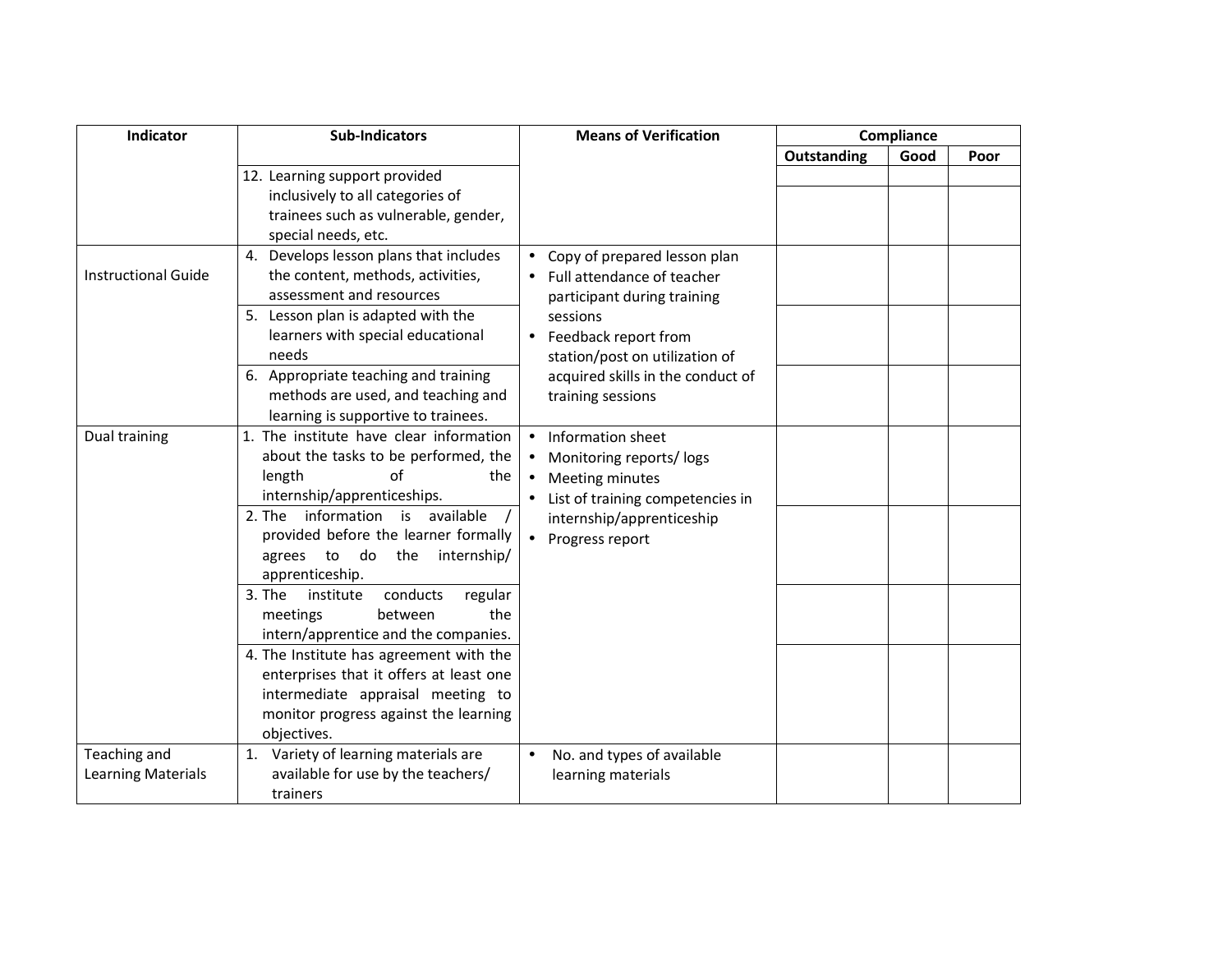| Indicator        | <b>Sub-Indicators</b>                    | <b>Means of Verification</b>                   | Compliance  |      |      |
|------------------|------------------------------------------|------------------------------------------------|-------------|------|------|
|                  |                                          |                                                | Outstanding | Good | Poor |
|                  | Teaching/training materials<br>2.        | Learning material matched with                 |             |      |      |
|                  | supports the kinds of activities as      | the contents of the lesson plan                |             |      |      |
|                  | per lesson plan                          | Ratio of learning materials<br>$\bullet$       |             |      |      |
|                  | Adequate number of learning<br>3.        | against number of teacher                      |             |      |      |
|                  | materials available for teachers use     | participant                                    |             |      |      |
|                  | 1. Teaching process is based on sound    | List of teaching methods in the<br>$\bullet$   |             |      |      |
| Teaching methods | pedagogical principles                   | lesson plan follows pedagogical                |             |      |      |
| and techniques   | 2. Teachers carry out sessions according | principles                                     |             |      |      |
|                  | to planned lesson and achieve lesson     | Passing rate in every test/exam<br>$\bullet$   |             |      |      |
|                  | objectives and activities                | after every end of unit/module                 |             |      |      |
|                  | 3. Teaching/Training methods, are        | Teacher interest is manifested by<br>$\bullet$ |             |      |      |
|                  | matched with learning content and        | early completion of assigned                   |             |      |      |
|                  | are appropriate to teachers/trainers     | tasks                                          |             |      |      |
|                  | 4. Delivery of training carried out as   |                                                |             |      |      |
|                  | planned                                  |                                                |             |      |      |
| Monitoring and   | Teachers monitor and record the<br>4.    | Progress chart showing                         |             |      |      |
| Evaluation       | progress of learners                     | achievement of activities                      |             |      |      |
|                  | Monitoring and assessment are<br>5.      | Types of test used for teacher<br>$\bullet$    |             |      |      |
|                  | adapted for learners with special        | participant with special needs                 |             |      |      |
|                  | needs                                    | Result of assessment<br>$\bullet$              |             |      |      |
|                  | Assessment is used to monitor the<br>6.  | communicated to the                            |             |      |      |
|                  | progress of learners in achieving        | administrator of sending                       |             |      |      |
|                  | competencies and to inform them of       | institution                                    |             |      |      |
|                  | their achievements and progress          |                                                |             |      |      |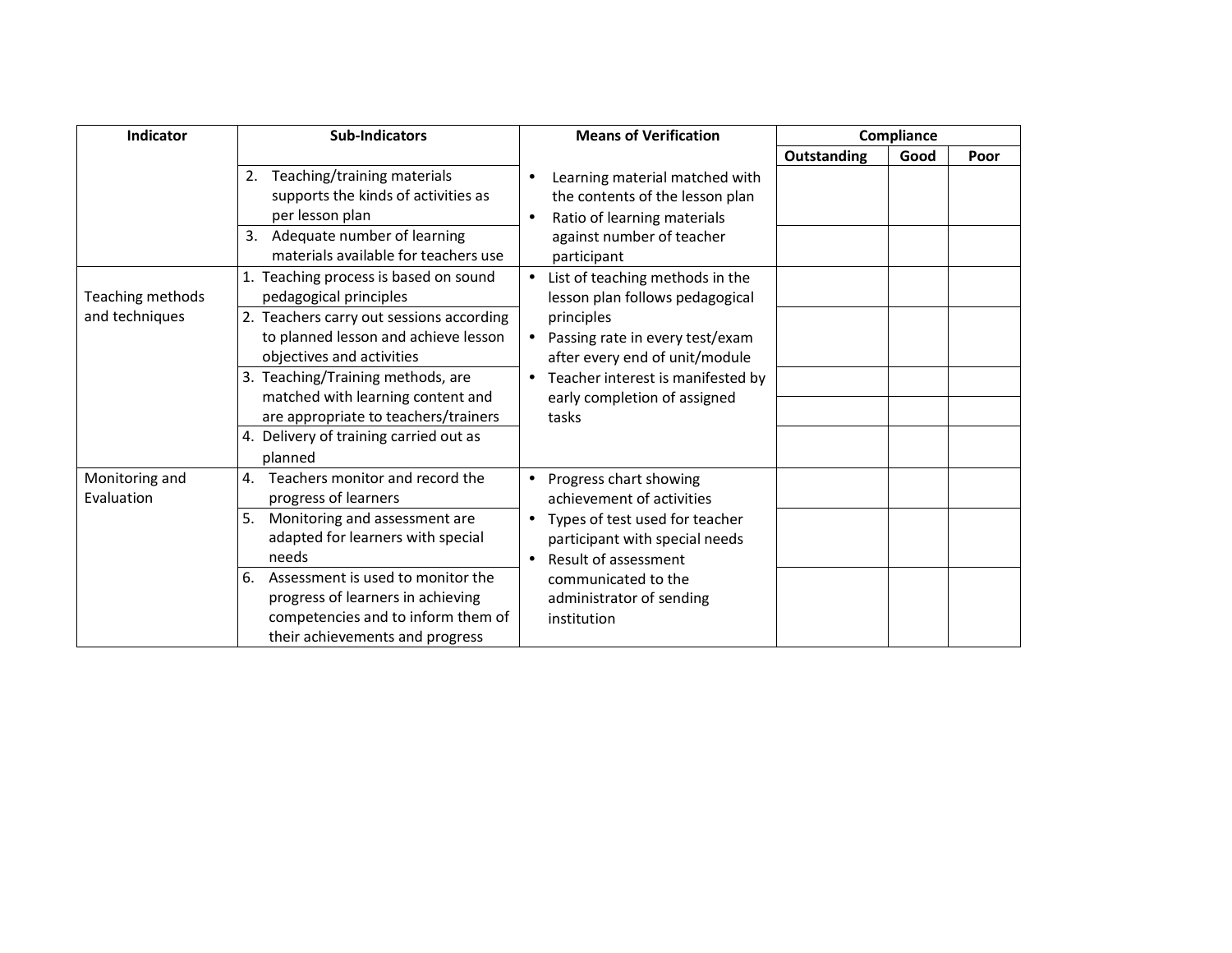|  |  | <b>Criteria 3. Faculty and Staff</b> |
|--|--|--------------------------------------|
|--|--|--------------------------------------|

| <b>Indicator</b>                           | <b>Sub-Indicators</b>                                                                                                                                                                                                                                                                             | <b>Means of Verification</b>                                                                                                                                                                                                                                                                                                       | Compliance         |      |      |
|--------------------------------------------|---------------------------------------------------------------------------------------------------------------------------------------------------------------------------------------------------------------------------------------------------------------------------------------------------|------------------------------------------------------------------------------------------------------------------------------------------------------------------------------------------------------------------------------------------------------------------------------------------------------------------------------------|--------------------|------|------|
|                                            |                                                                                                                                                                                                                                                                                                   |                                                                                                                                                                                                                                                                                                                                    | <b>Outstanding</b> | Good | Poor |
| Recruitment,<br><b>Selection Loading</b>   | $\mathbf{1}$ .<br>policies<br>Human<br>resource<br>on<br>recruitment, selection and loading of<br>staff and faculty members are<br>followed according to regulations<br>staff roles<br>Teachers and<br>and<br>responsibilities are clearly defined<br>and understood                              | • Qualifications of Teaching and<br>staff<br>• Personnel specification of<br>teachers and staff<br>• Job description document<br>• Number of students per class                                                                                                                                                                    |                    |      |      |
| <b>Staff Development</b><br>and Motivation | 1. Professional<br>training<br>and<br>development are carried out to<br>upgrade capacities of teachers and<br>staff to provide high quality training<br>2. Facilities, learning equipment and<br>accommodation are accessible in<br>line with regulations on work safety<br>and other regulations | Number of teachers and staff<br>$\bullet$<br>sent for professional<br>development training annually;<br>• Wholesome structure of faculty<br>rooms with complete facilities;<br>• No. of teachers and staff serviced<br>by medical staff.<br>• Guidelines for recognition and<br>award program;<br>• No. teachers awarded annually. |                    |      |      |
| Performance audit                          | 1. All teachers and staff performance<br>monitored<br>and<br>assessed<br>are<br>regularly<br>through<br>performance<br>appraisal and review systems<br>2. Performance evaluation result is<br>presented to the teacher concerned                                                                  | • No. of performance audit in a<br>year<br>• No. of meetings conducted with<br>teachers and staff to discuss<br>results of performance<br>evaluation<br>Documents related to promotion<br>and higher seat                                                                                                                          |                    |      |      |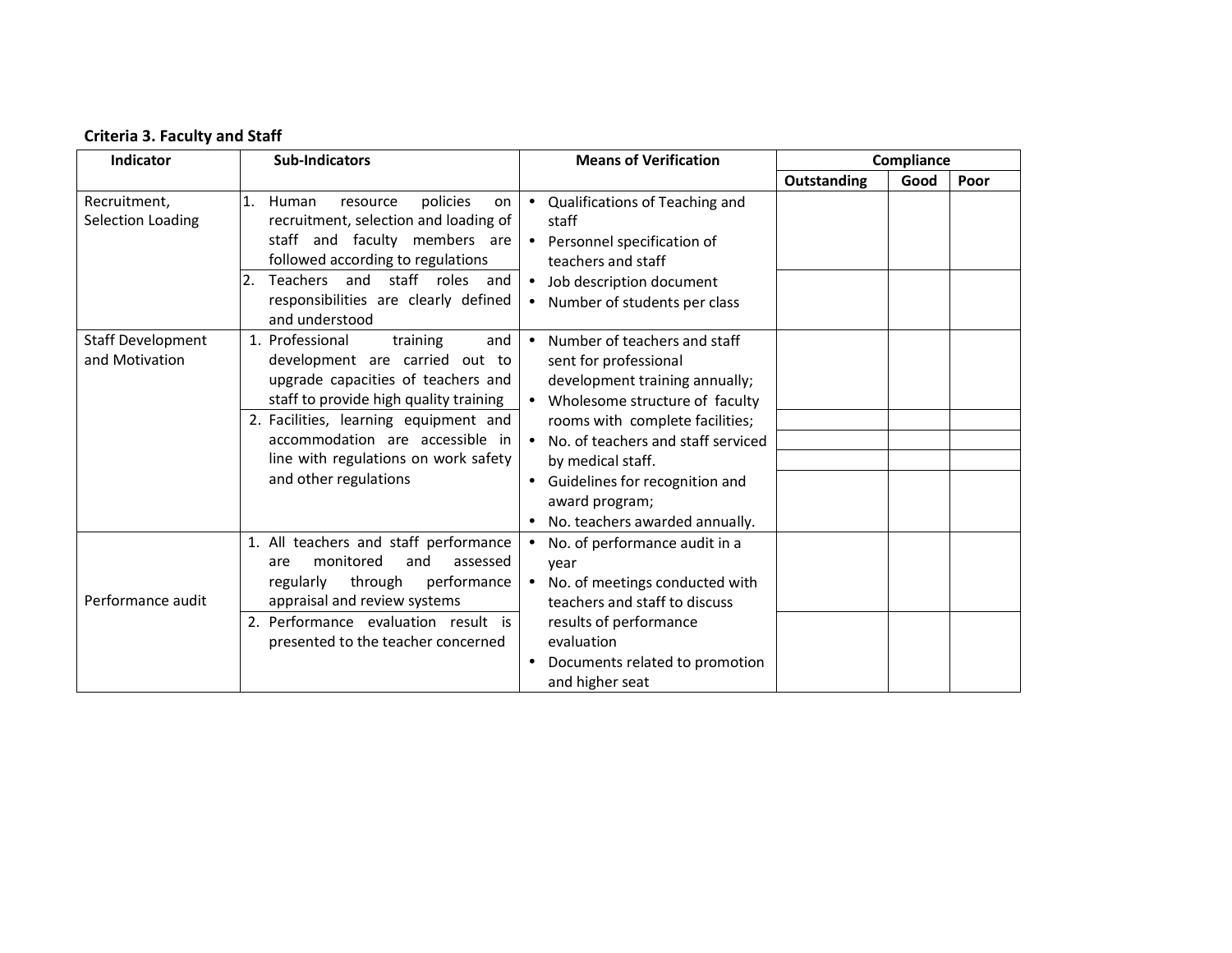## **Criteria 4. Research and development**

| <b>Indicator</b>                                            | Sub-Indicator                                                                                                                                                                                                                                                                                                                                                                                                                                                                                                     | <b>Means of Verification</b>                                                                                                                                                                                                                   | <b>Compliance</b>  |      |      |
|-------------------------------------------------------------|-------------------------------------------------------------------------------------------------------------------------------------------------------------------------------------------------------------------------------------------------------------------------------------------------------------------------------------------------------------------------------------------------------------------------------------------------------------------------------------------------------------------|------------------------------------------------------------------------------------------------------------------------------------------------------------------------------------------------------------------------------------------------|--------------------|------|------|
|                                                             |                                                                                                                                                                                                                                                                                                                                                                                                                                                                                                                   |                                                                                                                                                                                                                                                | <b>Outstanding</b> | Good | Poor |
| Research & Extension                                        | 1. The TVET institution has effective<br>mechanisms for feedback from<br>stakeholders and industry<br>2. The TVET institution exchanges with<br>education<br>and<br>other<br>training<br>institutions on new developments,<br>best practices, and cooperation<br>potential<br>3. The TVET institution participates in<br>innovation workshops, contests and<br>conferences                                                                                                                                        | Training of teachers and staff on<br>conducting research<br>• Training of community leaders to<br>manage community outreach<br>programs<br>• Agreements among partnering<br>institutions in research and<br>extension approved                 |                    |      |      |
| Staff $ 3.$<br>Teaching<br>Engagement in R & D              | Teaching staff engagement<br>in<br>[e.g.<br>research<br>activities<br>action<br>research in the institution and/or<br>Industry, identification of projects in<br>industry, technology packages]<br>Teaching staff engagement<br>4.<br>in<br>development activities based on<br>institution's needs [e.g. modules<br>workbooks<br>preparation,<br>and<br>laboratory manuals development,<br>instructional<br>materials<br>fabrication<br>development,<br>and<br>innovation<br>prototyping,<br>and<br>improvisation | • Allocation of time and resources<br>for teachers to participate in<br>research and extension work<br>• Attendance of teachers to<br>seminar/workshops in<br>developing learning materials<br>aligned with new technology<br>used by industry |                    |      |      |
| Dissemination<br>and<br>Utilization<br>of<br>R&D<br>Outputs | Provision<br>of<br>2.<br>reporting,<br>publication,<br>dissemination,<br>and<br>utilization of institutions success<br>stories, best practices                                                                                                                                                                                                                                                                                                                                                                    | No. of published researches<br>$\bullet$<br>relevant to the improvement of<br><b>TVET quality</b><br>Sharing of results of studies<br>between and among institutions                                                                           |                    |      |      |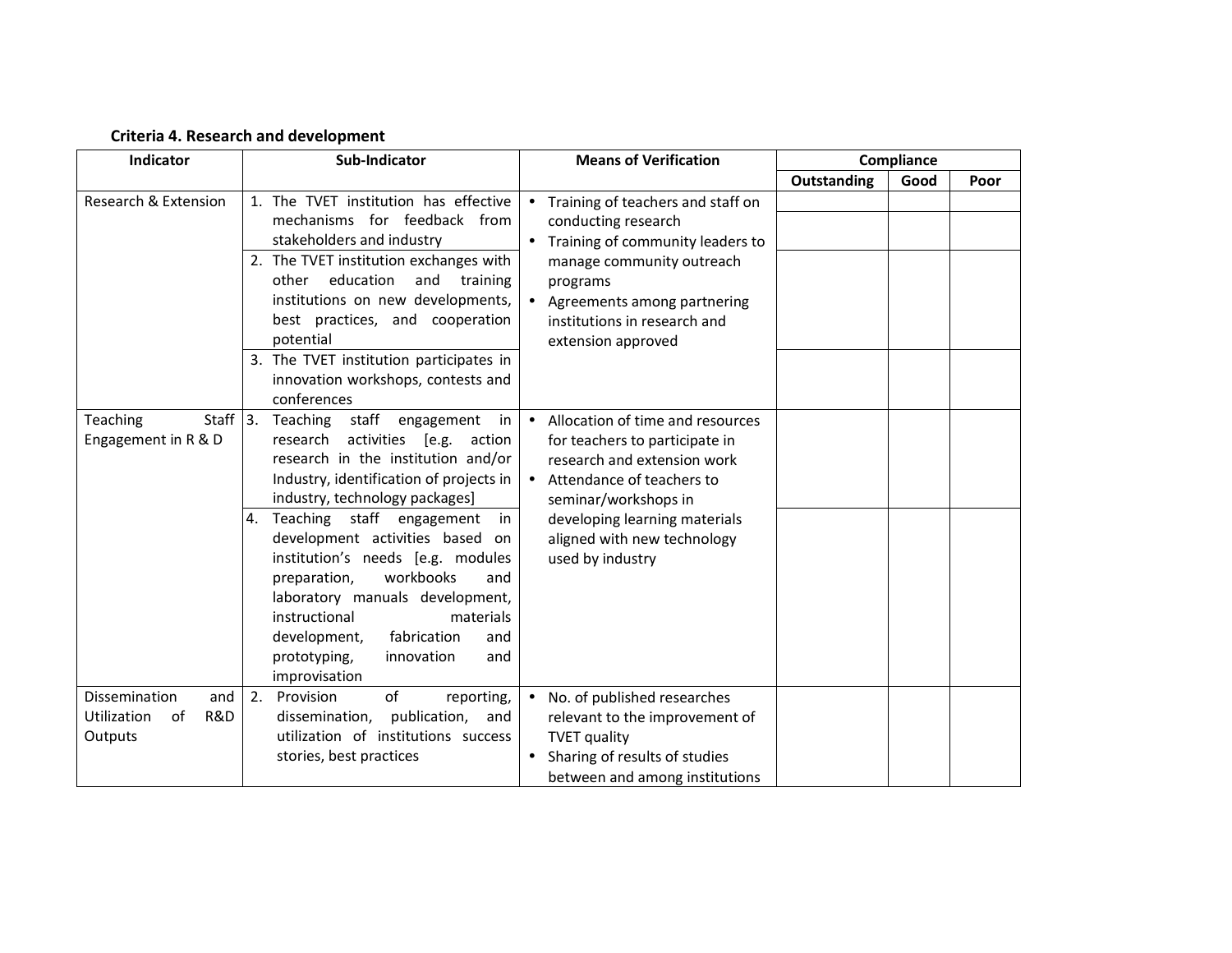| <b>Indicator</b>         | Sub-Indicator                                                  | <b>Means of Verification</b>                                                                                                                                                |             | Compliance |      |
|--------------------------|----------------------------------------------------------------|-----------------------------------------------------------------------------------------------------------------------------------------------------------------------------|-------------|------------|------|
|                          |                                                                |                                                                                                                                                                             | Outstanding | Good       | Poor |
| Management of R & D      | 1. Institutional linkages in<br>selected<br>occupational areas | Budget is allocated for research<br>and extension in the annual<br>program of expenditures<br>No. of research proposals<br>submitted for research and<br>extension services |             |            |      |
| <b>Extension Program</b> | 1. Plan for<br>community<br>extension<br>services              | Participation of unemployed<br>adults and out-of-work youths in<br>skills training for livelihood<br>Conduct of training on<br>entrepreneurship                             |             |            |      |

# **Criteria 5. Engagement and Linkages**

| <b>Indicator</b> | Sub-Indicator                                                                                       | <b>Means of Verification</b>                                                                                                  | Compliance  |      |      |
|------------------|-----------------------------------------------------------------------------------------------------|-------------------------------------------------------------------------------------------------------------------------------|-------------|------|------|
|                  |                                                                                                     |                                                                                                                               | Outstanding | Good | Poor |
| Stakeholder      | Involvement of stakeholders in<br>the development of<br>quality<br>teaching, training, and learning | Roster of stakeholders as advisor,<br>$\bullet$<br>consultant, & lecturers for<br>teacher, curriculum, skills                 |             |      |      |
| Participation    | process such as visiting teachers<br>from companies conducted                                       | standards and learning materials<br>development                                                                               |             |      |      |
|                  | Information about the<br>2.<br>current<br>and future needs of relevant                              | Number of institutions<br>participating in pooling of                                                                         |             |      |      |
|                  | stakeholders in TVET gathered<br>regularly                                                          | resources<br>Communication of job vacancies<br>information from companies<br>No. of companies opens it<br>facilities for work |             |      |      |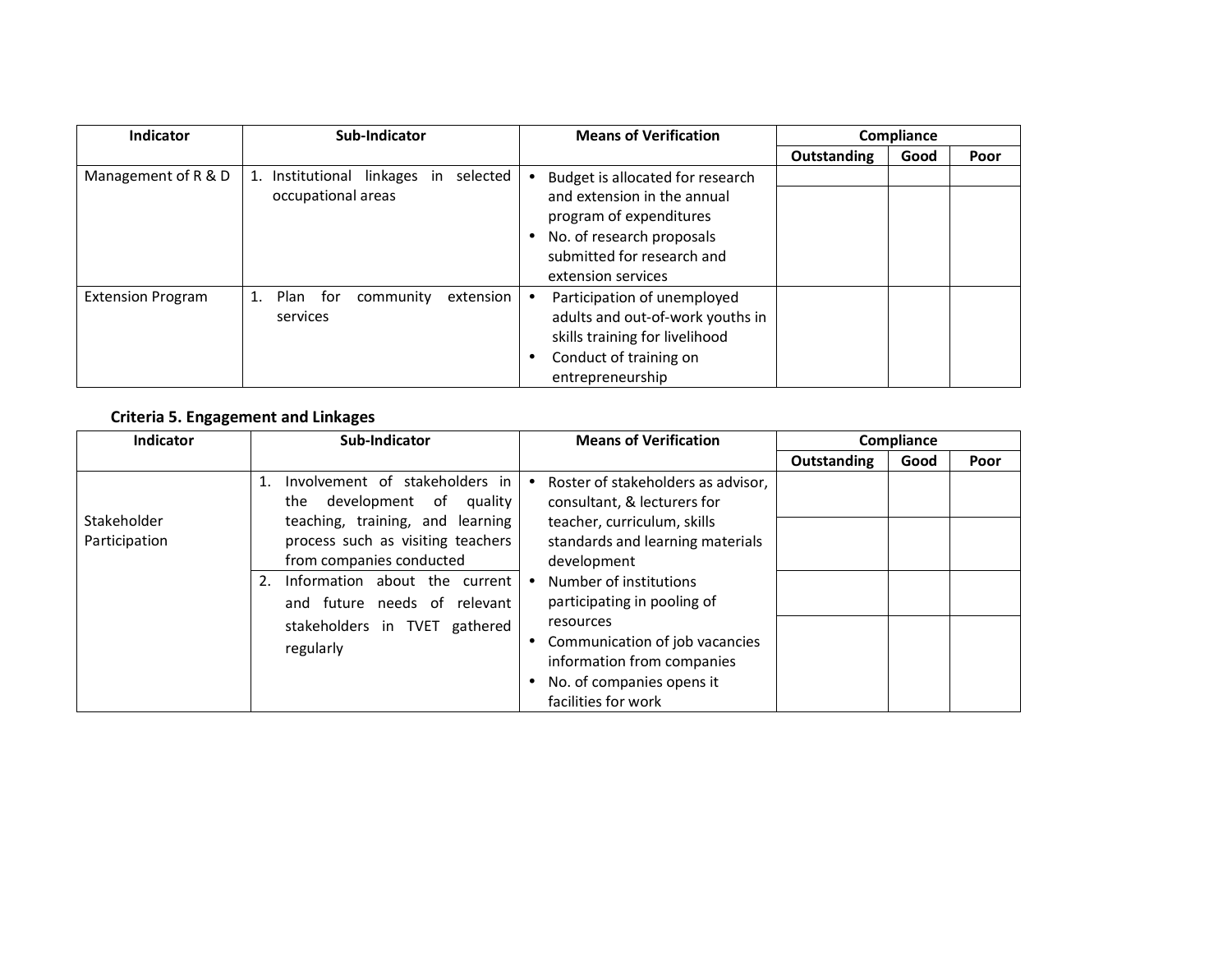| <b>Indicators</b>                                       |    | <b>Sub-Indicators</b>                                                                                                                                                  | <b>Means of Verification</b>                                                                                                                                                     |             | Compliance |      |
|---------------------------------------------------------|----|------------------------------------------------------------------------------------------------------------------------------------------------------------------------|----------------------------------------------------------------------------------------------------------------------------------------------------------------------------------|-------------|------------|------|
|                                                         |    |                                                                                                                                                                        |                                                                                                                                                                                  | Outstanding | Good       | Poor |
| Infrastructure,<br>repair $\vert$ 1.<br>and Maintenance | 2. | The TVET institution has sufficient<br>facilities for its education and<br>training programmes<br>The facilities comply with all<br>mandatory<br>safety<br>regulations | Submitted report on the<br>$\bullet$<br>implementation of repair and<br>maintenance plan for<br>infrastructure and other learning<br>Contract of repair works to be<br>$\bullet$ |             |            |      |
|                                                         |    | (lock, fire, hazard, emergency<br>exits)                                                                                                                               | done<br>Completion report of repair<br>٠                                                                                                                                         |             |            |      |
|                                                         | 3. | Safety instructions and emergency<br>plans are accessible and visibly<br>displayed                                                                                     | done                                                                                                                                                                             |             |            |      |
|                                                         |    | 4. The TVET institution provides the<br>laboratories<br>workshops<br>and<br>needed                                                                                     |                                                                                                                                                                                  |             |            |      |
|                                                         |    | 5. First aid equipment is available                                                                                                                                    |                                                                                                                                                                                  |             |            |      |
|                                                         | 6. | Machines and equipment<br>are<br>installed,<br>operated<br>and<br>maintained properly                                                                                  |                                                                                                                                                                                  |             |            |      |
|                                                         | 7. | Trainees<br>and<br>trainees<br>in<br>laboratories/workshops<br>are<br>supervised by qualified instructors                                                              |                                                                                                                                                                                  |             |            |      |
|                                                         | 8. | Classrooms and offices of the TVET<br>institution are fit for the purpose                                                                                              |                                                                                                                                                                                  |             |            |      |
|                                                         |    | 9. The furniture in classrooms is<br>sufficient                                                                                                                        |                                                                                                                                                                                  |             |            |      |
|                                                         |    | 10. The TVET institution has all<br>necessary teaching and learning<br>equipment                                                                                       |                                                                                                                                                                                  |             |            |      |
|                                                         |    | 11. Emergency rules and plans are<br>available and displayed in each<br>room                                                                                           |                                                                                                                                                                                  |             |            |      |

**Criteria 6. Resources**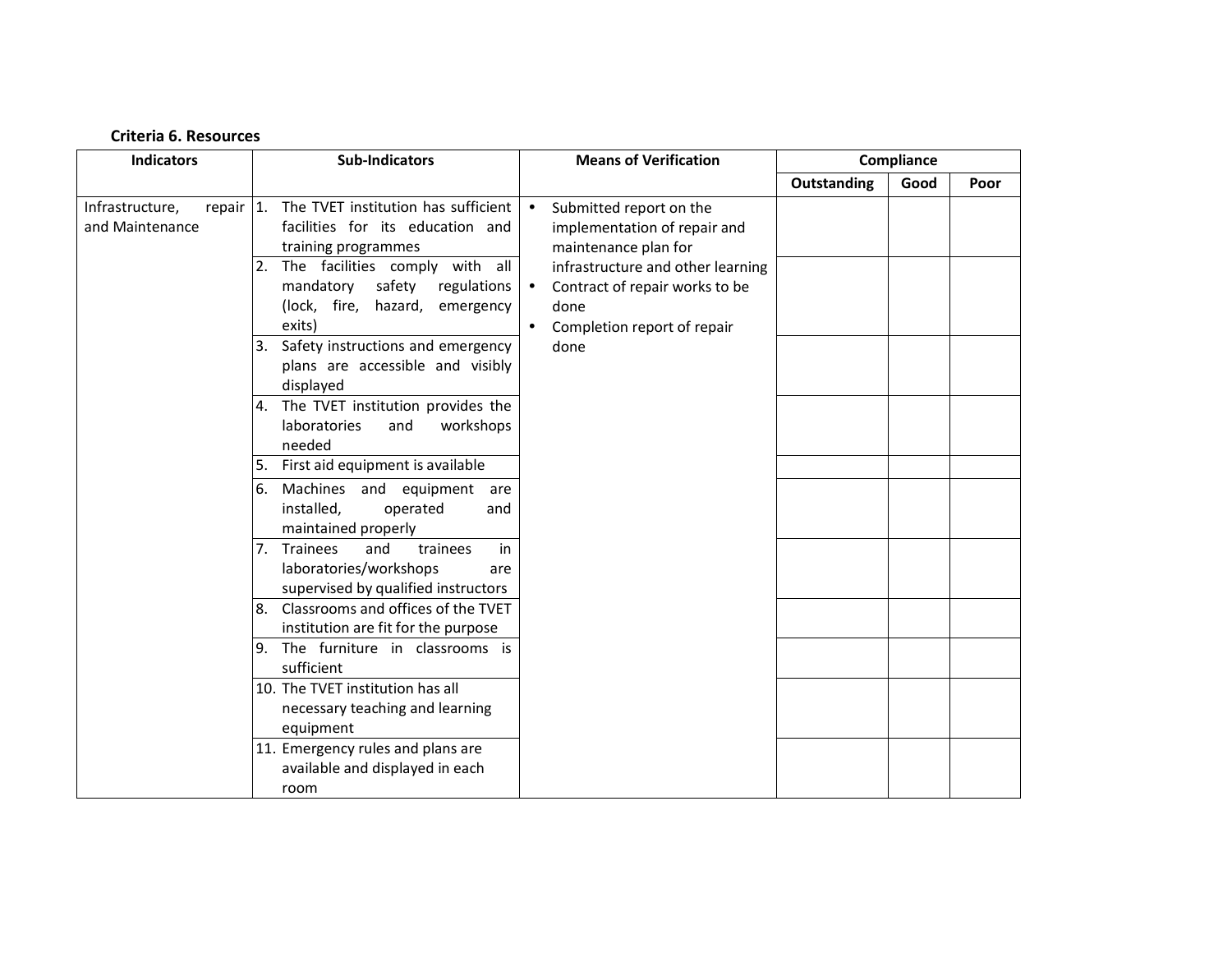| <b>Indicators</b>                 | <b>Sub-Indicators</b>                                                                                                                                   | <b>Means of Verification</b>                                                                                                                                                                               |             | Compliance |      |
|-----------------------------------|---------------------------------------------------------------------------------------------------------------------------------------------------------|------------------------------------------------------------------------------------------------------------------------------------------------------------------------------------------------------------|-------------|------------|------|
|                                   |                                                                                                                                                         |                                                                                                                                                                                                            | Outstanding | Good       | Poor |
|                                   | 12. Repair and maintenance plan for<br>furniture, workshops, laboratories,<br>library, canteen and other learning<br>resources is implemented           |                                                                                                                                                                                                            |             |            |      |
|                                   | 13. Audio visuals and materials are<br>sufficiently available                                                                                           |                                                                                                                                                                                                            |             |            |      |
|                                   | 14. Equipment is regularly checked,<br>maintained and stored safely                                                                                     |                                                                                                                                                                                                            |             |            |      |
|                                   | 15. The<br><b>TVET</b><br>institution<br>has<br>$\mathsf{a}$<br>complete inventory list including<br>the necessary information and<br>updated regularly |                                                                                                                                                                                                            |             |            |      |
|                                   | 16. Repair<br>and<br>maintenance<br>for<br>equipment, machineries and tools<br>implemented as required                                                  |                                                                                                                                                                                                            |             |            |      |
| Institutional<br>development plan | Institutional plan presents the<br>1.<br>future physical improvements of<br>the facilities                                                              | Budget for Institutional plant<br>development are included in the<br>annual program of expenditures                                                                                                        |             |            |      |
| Environmental<br>management       | for<br>Awareness<br>1.<br>signs<br>environmental<br>and<br>care<br>protection program are available<br>visibly                                          | $\bullet$<br>Greening programs such as tree<br>plantation is going on along the<br>boundaries of the institution<br>Campaign for clean and green<br>$\bullet$<br>program is established and<br>implemented |             |            |      |
| <b>Learning Resources</b>         | of<br>Adequacy<br>Classrooms,<br>1.<br>Furniture, Labs, Workshops, and<br>other facilities                                                              | Sufficient number to meet the<br>$\bullet$<br>number of students per class<br>Well ventilated and lighted<br>wholesome learning<br>environment                                                             |             |            |      |
| <b>Industry Visit</b>             | List of course-related industries<br>1.<br>around the institution visited                                                                               | Industry visit report                                                                                                                                                                                      |             |            |      |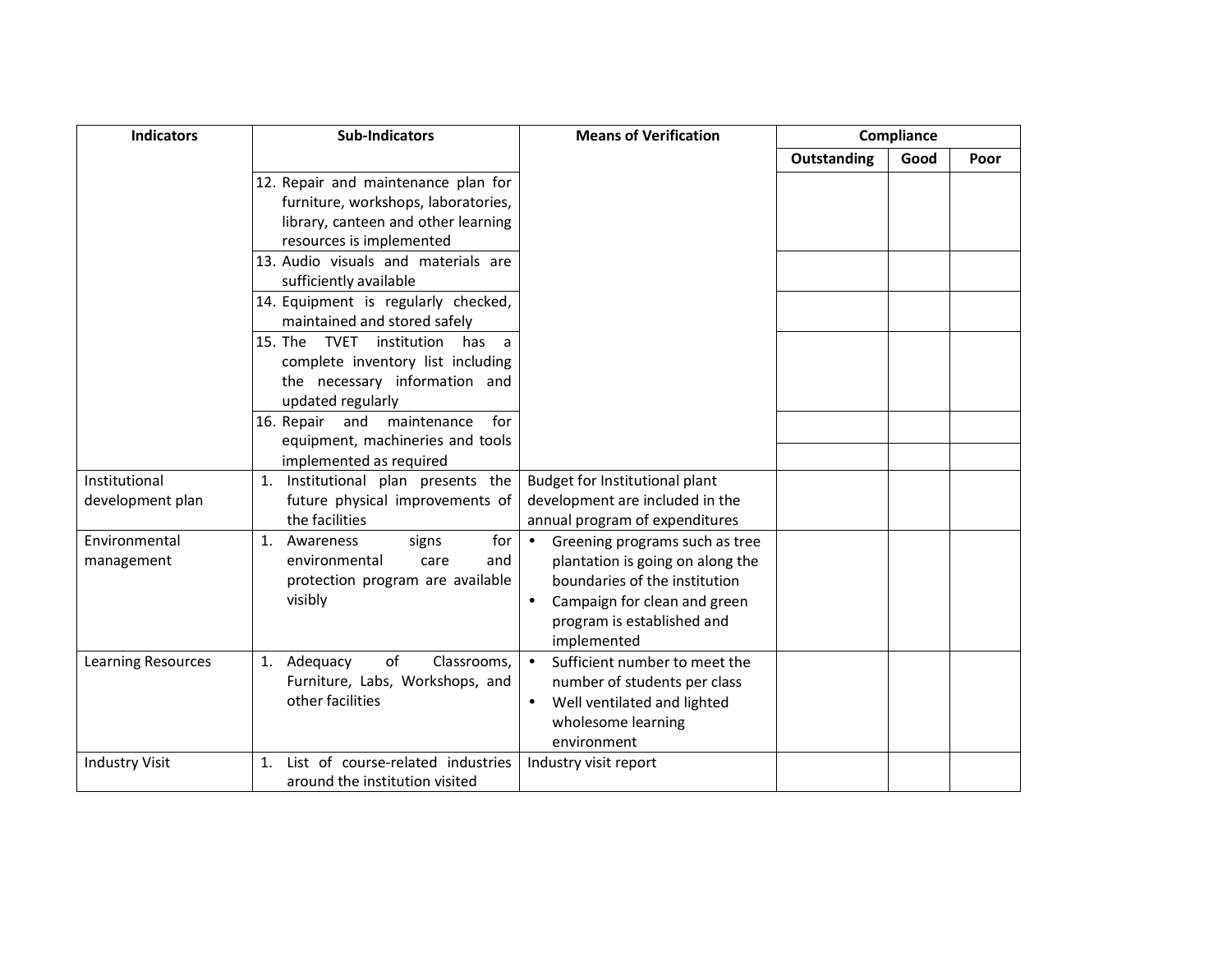#### **Criteria 7. Students Services**

| Indicator                                       | <b>Sub-Indicators</b>                                                                                                                                                                                                                                                                                                                                                                                                                                    | <b>Means of Verification</b>                                                                                                                                                                           |             |      | Compliance |  |
|-------------------------------------------------|----------------------------------------------------------------------------------------------------------------------------------------------------------------------------------------------------------------------------------------------------------------------------------------------------------------------------------------------------------------------------------------------------------------------------------------------------------|--------------------------------------------------------------------------------------------------------------------------------------------------------------------------------------------------------|-------------|------|------------|--|
|                                                 |                                                                                                                                                                                                                                                                                                                                                                                                                                                          |                                                                                                                                                                                                        | Outstanding | Good | Poor       |  |
| Guidance<br>and<br>Counselling                  | information<br>1. The<br>management<br>system of the institution includes all<br>necessary information about the<br>trainees to undertake necessary<br>activities<br>action<br>and<br>timely<br>including the tracing of graduates.<br>2. Information<br>about<br>support<br>measures, such as scholarships,<br>bursary, etc. is available<br>3. Guidance and counselling services<br>available<br>4. Information about future career<br>build-available | No. of teachers served regarding<br>$\bullet$<br>study and learning difficulties<br>Orientation program for career<br>$\bullet$<br>planning                                                            |             |      |            |  |
| Institute Decorum                               | 1. Procedures<br>for<br>admittance,<br>registration,<br>enrolment,<br>course<br>feedback<br>complaints<br>and<br>and<br>graduation<br>are established<br>and<br>implemented<br>2. Incident<br>reports<br>regarding<br>is recorded<br>misconduct<br>and is<br>administered<br>rules<br>3.Government<br>are<br>communicated to teacher regularly                                                                                                           | No. of posters displayed in the<br>$\bullet$<br>campus<br>• No. of handbook for teacher<br>participant is distributed to new<br>enrolees<br>Record of incident reports<br>$\bullet$<br>secured in file |             |      |            |  |
| Co-curricular and Extra-<br>curricular Programs | 1. Student activities for environment,<br>sport, arts, and culture (involving<br>communities and society) regularly<br>conducted<br>2. Extra-curricular activities have the<br>involvement of teachers and staff                                                                                                                                                                                                                                         | Roster of participants actively<br>$\bullet$<br>engaged in co-curricular and<br>extra-curricular activities<br>Guidelines for the<br>$\bullet$<br>implementation of co-curricular                      |             |      |            |  |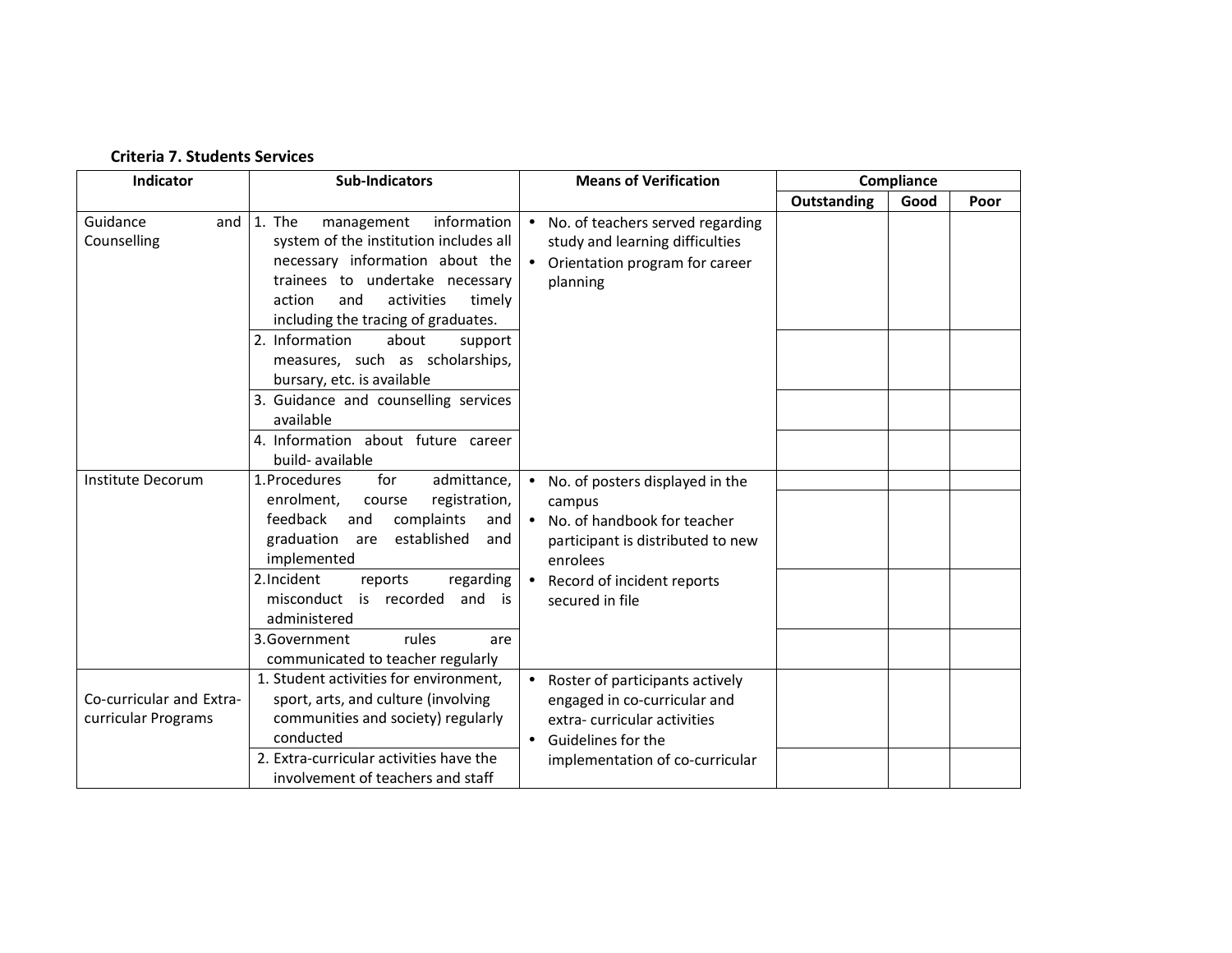| <b>Indicator</b> | <b>Sub-Indicators</b>                    | <b>Means of Verification</b>     | <b>Compliance</b> |
|------------------|------------------------------------------|----------------------------------|-------------------|
|                  | and the personal and professional        | and extra-curricular program     |                   |
|                  | development of students are taken        | No. of the reviewed extra-       |                   |
|                  | into account                             | curricular program in semester   |                   |
|                  | 3. Extra-curricular<br>activities<br>are | Monitoring of professional       |                   |
|                  | related to health, physical<br>and       | development and participation in |                   |
|                  | social development of students and       | community activities             |                   |
|                  | environmental protection                 |                                  |                   |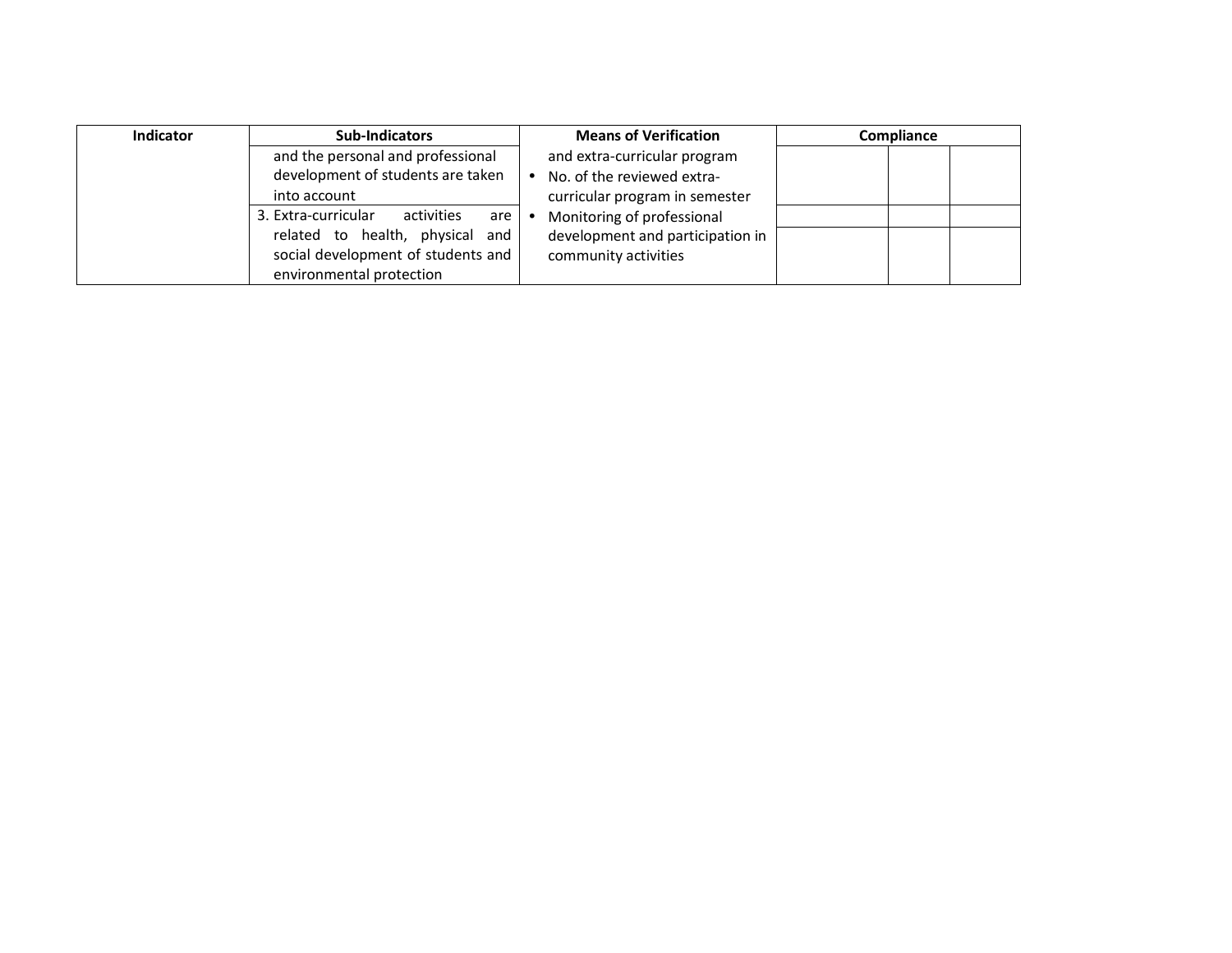#### **PART IV: Model Training Institution (MTI) Recognition Criteria, Rating and Award System**

It is crucial for a TVET institution to have a commitment to quality and a system to translate the commitment into reality in order to become an MTI. Such a quality system should demonstrate that a TVET institute understands what it means to deliver high-quality TVET programs and services. Therefore, a number of evidence-based methods are applied in the process of MTI recognition. Some of them are presented below:

#### **Evaluation**

A number of evaluation concepts will be used in the evaluation processes. The credibility of both self-assessment and external audit (assessment/evaluation) depends on using rigorous evidence-based methods.

#### **Evidence**

All assessment will be based on evidence, which is scored in relation to the criteria, indicators, and sub-indicators, i.e. physical evidence to substantiate claims. It may be evidence provided internally, externally, or collected externally.

#### **Triangulation**

The collecting and interpreting evidence will be based on triangulation. A single source of evidence is not used as a basis for decision making or making judgments. Information from one source of evidence shall be corroborated with evidence from other sources.

#### **Interviews**

Formal interviews with stakeholders are a rich source of evidence and provide leads to be followed in the course of evidence collection. All issues raised in interviews will be triangulated with other sources of evidence. So, interviews will be used with learners, employers, management staff, graduates, etc. so that their sides of stories can be discussed.

#### **Rating and MTI Award**

As stated above, the quality criteria consist of 7 components; each component has indicators, making a total of **25 indicators** and **90 sub-indicators**.

The evaluation of the institution is based on the Self-Assessment Report, which will be reviewed by the designated MTI Quality Recognition Award Team of Auditors. The final evaluation will be made only after validating the Self-Assessment Report data/information submitted. If found incomplete, the Team of Auditors will conduct another interview with other personnel of the institution, review the documents again, and make observations during a second on-site visit.

The rating system shall be based on points given to each indicator, in cases where there are subindicators, the total point score earned by each sub-indicator will be the score for the indicator. Each sub-indicator's weight is 10 points in all criterions. The evaluation will be based on compliances that will be "**Outstanding**" or "**Good**" and "**Poor**".

- a) Outstanding =10 points
- b) Good =  $5$  points
- c) Poor = 3 points.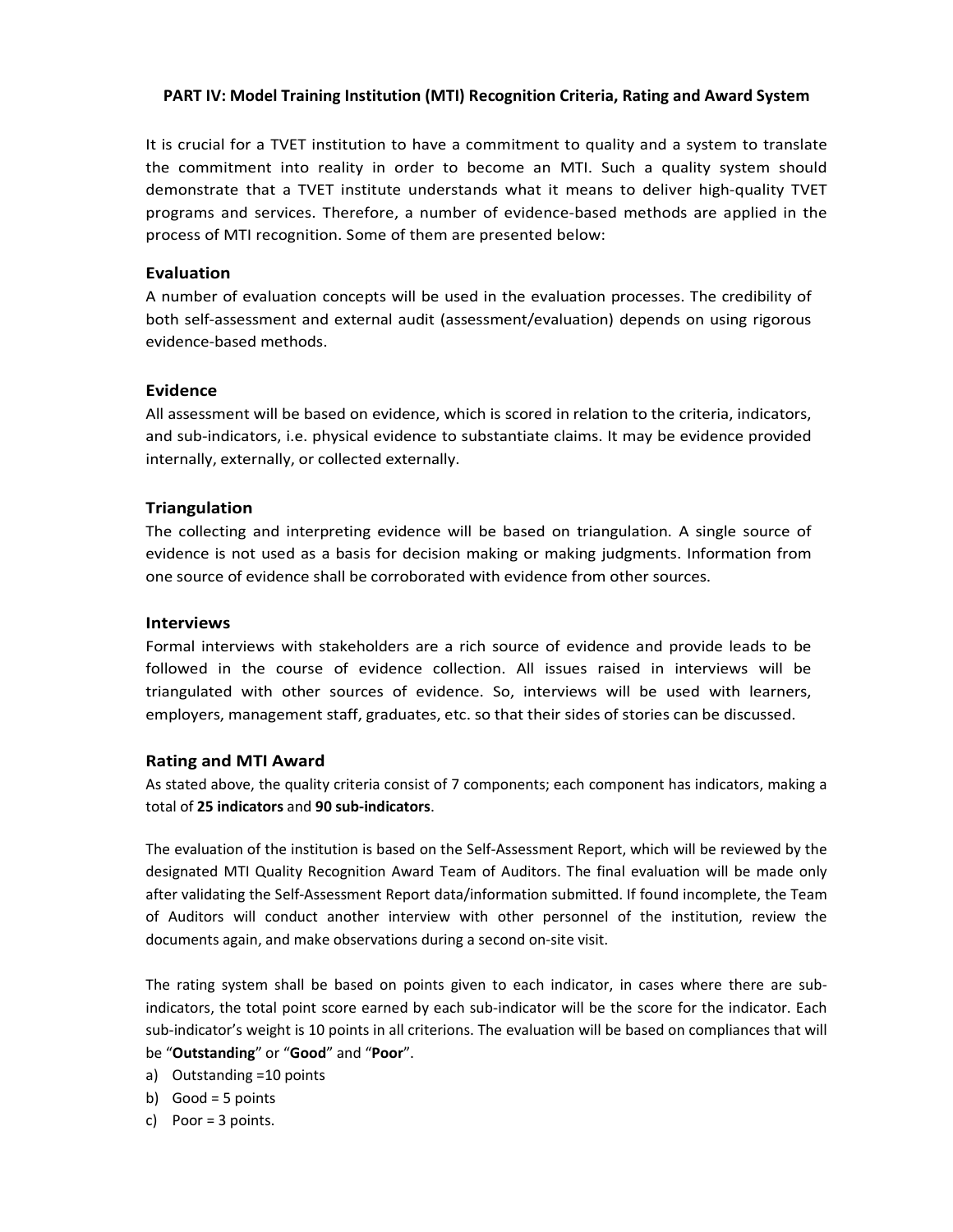#### **Rating Score Chart**

| No. | <b>Component</b>               | <b>Number of</b><br><b>Indicators</b> | <b>Number of</b><br>sub-indicators | <b>Total score</b> |
|-----|--------------------------------|---------------------------------------|------------------------------------|--------------------|
|     | Governance and management      | 2                                     | 15                                 | 150                |
| 2   | <b>Teaching and learning</b>   | 6                                     | 29                                 | 290                |
| 3   | Faculty and staff              | 3                                     | 6                                  | 60                 |
| 4   | Research and development       | 5                                     | 8                                  | 80                 |
| 5   | <b>Engagement and linkages</b> | 1                                     | $\overline{2}$                     | 20                 |
| 6   | <b>Resources</b>               | 5                                     | 20                                 | 200                |
| 7   | Support to students            | 3                                     | 10                                 | 100                |
|     | <b>Total</b>                   | 25                                    | 90                                 | 900                |

Any TVET institution that scores 60 percent or more in each criterion will be awarded a full MTI Recognition Award. Any TVET institution whose score is less than 60 percent will be awarded a provisional MTI Recognition Award. In order to maintain MTI status, the self-assessment report is submitted and based on which of the following actions are taken:

- a) Analysis of the report of each component.
- b) If the audit score is less than 60 or shows significant change (negatively), an official meeting with the management team is convened to review the results and make a precise action plan for improvement.

#### **MTI Recognition and Certification**

The assessment report is submitted to the Chairman of the MTI Award, which will be the basis for the granting, or denial of the MTI Recognition and Certification. The report will be sent to the institution containing information about the total points earned, the level of award, and validity of the award in case the required total score is obtained. It will also contain information on what actions are needed during the period of validity of the award.

| Level | Level defined                 | <b>Score</b> | <b>MTI Type</b>        | Validity    |
|-------|-------------------------------|--------------|------------------------|-------------|
| A     | The institute has the highest | 81-100       | <b>Full MTI</b>        | 5 years     |
|       | credibility in relation to    |              | Recognition            |             |
|       | quality supported by many     |              |                        |             |
|       | excellent indicators.         |              |                        |             |
| B     | Quality is sufficient, though | 61-80        | <b>Full MTI</b>        | 3 years     |
|       | some indicators require       |              | Recognition            |             |
|       | attention in times of major   |              |                        |             |
|       | institution transformation.   |              |                        |             |
| C     | Fulfilled some quality        | Below 60     | <b>Provisional MTI</b> | 2 years for |
|       | indicators while majority of  |              | Recognition            | improvement |
|       | indicators are highly         |              |                        |             |
|       | recommended for               |              |                        |             |
|       | improvement.                  |              |                        |             |

The following are the award categories and their period of validity: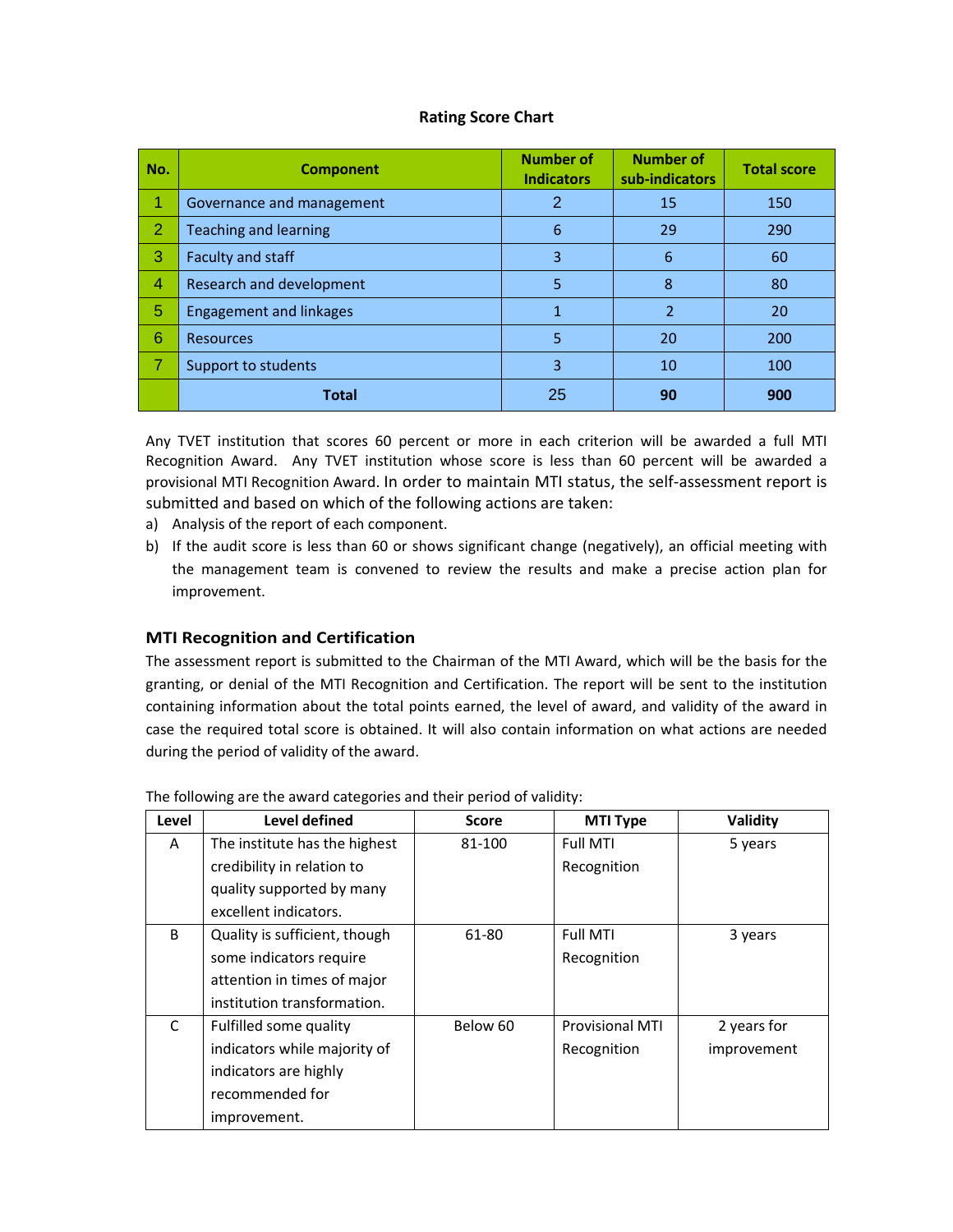#### **PART V: Quality Audit System**

The purpose of quality audit is to evaluate the performance of the TVET institution, with particular focus on management of quality, and it's also designed to provide a structured opportunity for improvement. Openness and transparency considerations of the actual situation are helpful for the institution and contribute to a useful outcome for all stakeholders. In order to encourage these aspects and enhance the benefits of the exercise for all stakeholders, the quality audit system values both capability in self- audit and performance against the criteria and indicators.

## **1.1 Application for Quality Audit**

Below provides the process for quality audit:

- a) The institutions that are interested to be accredited MTIs should apply for recognition. An application should be submitted to Office of the Chairman of the BTEB. Prior to filing of the application, the applying institution will be orientated on benefits of the recognition, its requirements and processes. Then, they will file their application.
- b) The application and its content will be thoroughly reviewed by the designated staff in the Office of the Chairman of the BTEB to determine its capability. The institution will be advised to prepare and conduct the institutional Self-Assessment and submit a report with complete documentation.

The application will be based on factual including brief history and status of the TVET institution, institutional details, and data for each programme offered, as well as attachments for the orientation of quality auditors such as:

- a) Organization chart
- b) Terms of Reference of Committees (e.g. existing Academic or Administrative Committee, etc.)
- c) List of equipment
- d) Institutional policies and procedures
- e) Strategic plan and annual plan
- f) Prospectus and any other promotional material (brochures etc.)
- g) List of staff, student and programme handbooks
- h) Copies of any recent institutional research reports/ review reports/self-evaluation reports/ institution related reports
- i) Health and safety documents, if any
- j) List of students and graduates by programme and level
- k) List of employers providing workplace-based learning experiences
- l) List of teaching staff by programme/courses taught, part-time/full-time status and qualifications
- m) List of support staff by designation and qualification

In its application, the institution will propose dates for the steps of the quality audit process, within the parameters provided in the schedule for quality audit, and will create an Institutional Evaluation team (IET) and nominate a co-team leader for correspondence/arrangements and for the audit visit.

## **1.2 Self-Assessment**

Self-assessment is an important mechanism to improve institutional education and training quality. It involves quality evaluation by the institution itself in order to promote, develop, and improve quality, and to be ready for external assessment/audit for MTI accreditation.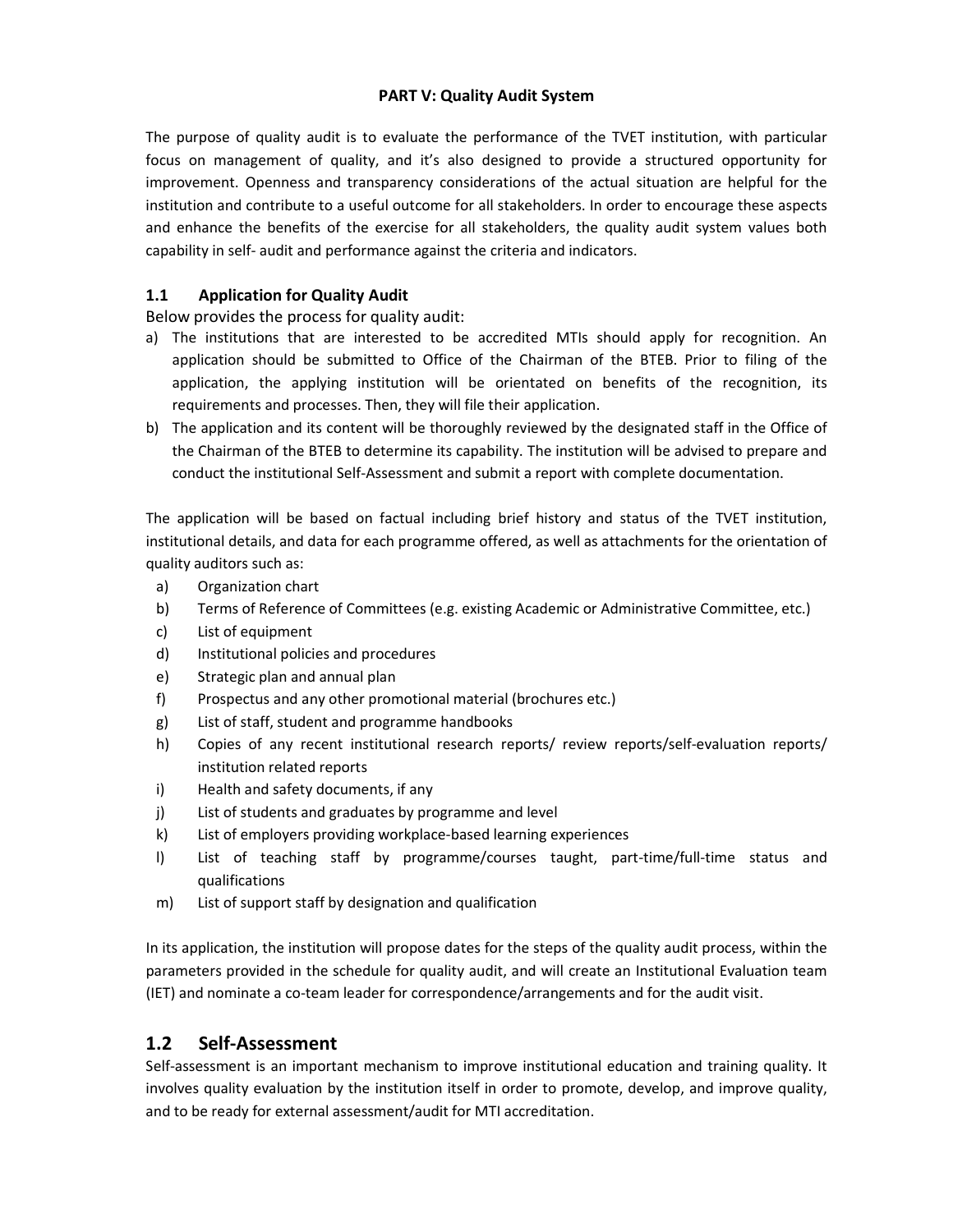The self-assessment serves the following objectives:

- a) The self-assessment outcome is an important document for institutional administrators to be used in development planning.
- b) The outcomes of the self-assessment should be reported to the Office of the Chairman of the BTEB to inform its current status.
- c) The self-assessment motivates the institution to develop further.
- d) The self-assessment creates confidence among students and among society by demonstrating a focus on educational and training quality.

#### In general,

- 1. Upon receiving information of the acceptance of the application, the TVET institution will mobilize the Institutional Evaluation Team (IET). The team leader of the IET shall inform the staff on their role in this activity and request their active participation and will call a meeting. A QUALITY HUB will be established in the institution as the center of the activities during the Self-Assessment. The co-team leader will serve as the overall coordinator the activity.
- 2. The institution will mobilize its IET working groups to conduct the Institutional Self-Assessment/External Evaluation.

# **1.2.1 Roles and Responsibilities**

## **General Qualifications, Team leader**

- a) Experience in education management, curriculum teaching, teaching-learning materials, technology, analysis and assessment, capacity to make appropriate decisions.
- b) Knowledge and comprehension of quality assurance and experience of institutional quality assessment.
- c) Knowledge and comprehension of TVET quality standard.
- d) Strong capacity to work in a team.
- e) Good coordination skills.
- f) Trained in institutional quality assessment.

## **1.3 External Audit (External Assessment)**

External audit is the measurement, assessment, monitoring and auditing of an institution's educational attainments and the organization(s) in charge. The scope of work includes a review of concerned documents and other evidence, including:

- a) Documents about the structure, system, policies, and processes of the institution;
- b) Statistics and records of teaching or training;
- c) Sample data on students;
- d) Analysis of resources (human resources, facilities, materials, etc.) and audit of the use of the resources;
- e) Analysis of any additional information requested from concerned units;
- f) Interviews with administrators, teachers/instructors, students, and other stakeholders;
- g) Inspection of processes such as teaching-learning activities;
- h) Inspection of facilities and teaching / training materials.

The objectives of external audit include the following:

a) To help the organization in charge to improve the quality of educational services and efficiency of staff performance;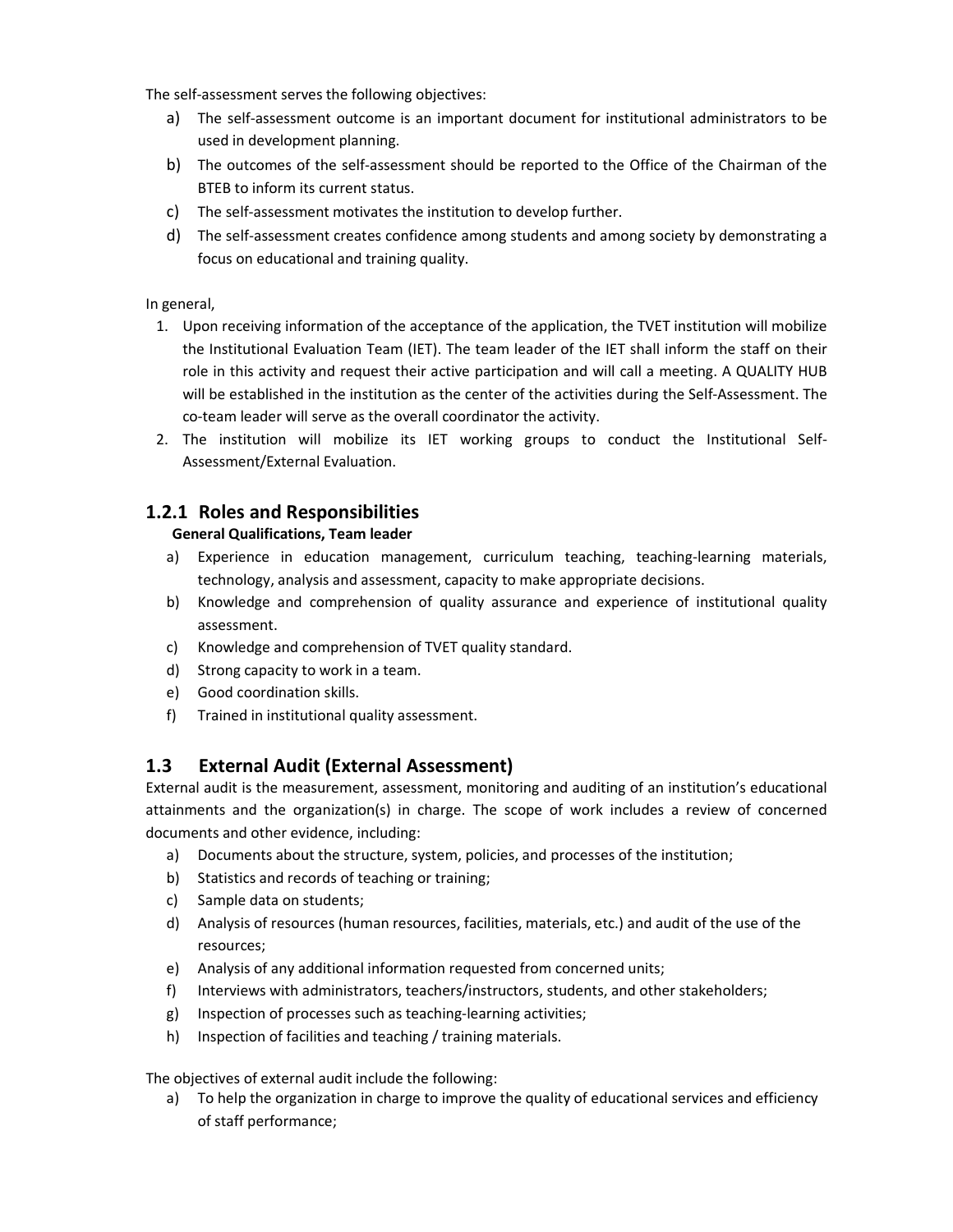- b) To build trust about educational products and services within society;
- c) To ensure a suitable budget allocation from the government;
- d) To provide learners with information about education quality;
- e) To provide information about processes or activities of the institution;
- f) To assure transparency, equity and accountability, particularly for public institutions.

# **1.3.1 The purpose of external assessment**

The specific purposes of external assessment are:

- a) To ensure that the institute's quality assurance system is functioning as defined and planned.
- b) To improve and enhance education quality through the analysis of the institution using a set of components and indicators to reveal the weak and strong points of the institution and support the quality improvement process.
- c) To build the confidence of learners, parents, society, and government that the institution can provide quality education.

# **1.3.2 External assessment process**

- a) Upon submission of the Self-Assessment report, the representative of the institution and the Director for Quality Audit will discuss to agree on the schedule of the visit.
- b) Detailing of activities and requirements of the External Quality Auditors designated to conduct the On-Site Audit is included in the audit schedule.
- c) The external audit is conducted as scheduled.

# **1.3.3 Audit outcome and decision**

The audit committee make judgements in respect to:

- Verification of the self-evaluation
- Review of performance against the indicators (external assessment)

The above two will be used to determine the outcome of the Audit. The decision-making criteria for making judgements in each evaluation are as follows:

|                        | <b>Decision Making Criteria for External Assessment Outcomes</b> |                                                                    |                                 |  |  |
|------------------------|------------------------------------------------------------------|--------------------------------------------------------------------|---------------------------------|--|--|
|                        | <b>Complied and verified</b>                                     | <b>Complied partially &amp; verified Not complied and verified</b> |                                 |  |  |
| <b>Verification of</b> |                                                                  |                                                                    |                                 |  |  |
| the self-              | Complied all the identified Complied in majority of              |                                                                    | Complied in some of the         |  |  |
| assessmen              | issues and evidence-based. issues and evidence based             |                                                                    | <b>issues only and evidence</b> |  |  |
| <b>Review of</b>       | <b>Realized</b>                                                  | <b>Partially Realized</b>                                          | <b>Not Realized</b>             |  |  |
|                        |                                                                  | The indicators are partially                                       |                                 |  |  |
|                        | performance against The achievements are in                      |                                                                    | The indicators are              |  |  |
| the indicators         | line with indicators and                                         | met and evidence based.                                            | substantially not met and       |  |  |
| (external audit)       | substantially met and                                            |                                                                    | evidence of gaps.               |  |  |
|                        | evidence based.                                                  |                                                                    |                                 |  |  |

# **1.3.4 Recognition of Performance and Award of MTI**

The outcome of the formal audit will result in a awarding of MTI. The TVET institution will be formally accredited for a maximum period of 5 years as MTI.